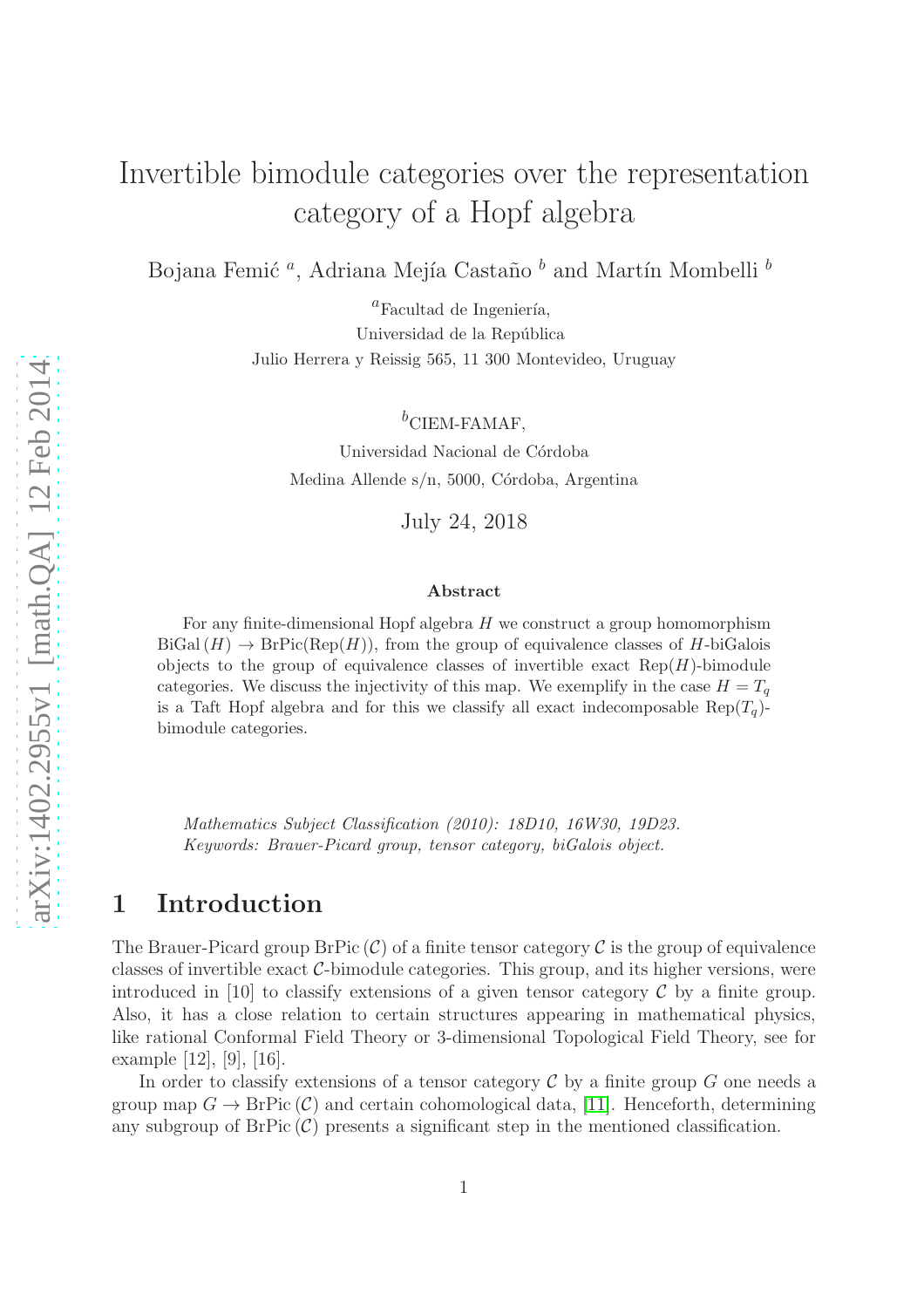The Brauer-Picard group is a complicated group to compute even in the simplest examples. One interesting problem is the computation of  $BrPic (Rep(H))$ , where H is a finite-dimensional Hopf algebra. It is known that any exact  $\text{Rep}(H)$ -bimodule category is equivalent to the category of finite-dimensional representations of a left  $H \otimes H^{\text{cop}}$ . comodule algebra. Given a left  $H \otimes H^{\text{cop}}$ -comodule algebra the problem of deciding when its category of representations is invertible is not solved. The main difficulty is that the Deligne's tensor product of bimodule categories is not easy to compute explicitly.

One of the principle goals of this paper is the description of a certain family of invertible exact  $\text{Rep}(H)$ -bimodule categories coming from H-biGalois objects. They give rise to a subgroup of  $BrPic (Rep(H))$ . This result is expressed in Corollary [4.9.](#page-13-0) Here we construct a short exact sequence involving a map from the group of isomorphism classes of HbiGalois objects  $BiGal(H)$  to  $BrPic(Rep(H))$  and its kernel. As a consequence we get that for any co-quasitriangular Hopf algebra  $H$  the group  $BiGal(H)$  embedds into the Brauer-Picard group  $BrPic (Rep(H)).$ 

The subsequent part of the paper (the Section 5) is dedicated to the study of the case when H is the Taft Hopf algebra  $T_q = \mathbb{k}\langle g, x|g^n = 1, x^n = 0, gx = qxg\rangle$ , where q is a primitive n-th root of unity. Our second main goal is to classify all exact indecomposable  $Rep(T<sub>a</sub>)$ -bimodule categories; we obtain five families of them. As announced, some families of invertible bimodule categories arise from biGalois objects.

The approach we use to classify the exact indecomposable  $\text{Rep}(T_q)$ -bimodule categories is the following. Let  $H$  be a finite-dimensional Hopf algebra. Any exact indecomposable  $Rep(H)$ -bimodule category is equivalent to the category of finite-dimensional representations of a left  $H \otimes H^{cop}$ -comodule algebra which is  $H \otimes H^{cop}$ -simple (it has no non-trivial ideals which are simultaneously left  $H \otimes H^{cop}$ -comodules) and with trivial coinvariants. So it is enough to find all comodule algebras over  $H \otimes H^{cop}$  with these properties. By [\[23\]](#page-25-0) any coideal subalgebra A of H is H-simple, and due to [\[18,](#page-25-1) Remark 3.2] the representation category of A twisted by a *compatible* 2-cocycle over  $H$  is an exact indecomposable  $Rep(H)$ -bimodule category. Morevover, the *liftings* of cocycle twisted coideal subalgebras are as well H-simple comodule algebras with trivial coinvariants. Here, a lifting of a coideal subalgebra K is a comodule algebra A such that  $\operatorname{gr} A \simeq K$ . Then setting  $H = T_q \otimes T_q^{cop}$ , we determine all homogeneous coideal subalgebras of H and their 2cocycle twists. We determine the liftings of them and get five families of H-comodule algebras. By the above, the representation categories of these five families are exact indecomposable Rep( $T_q$ )-bimodule categories. In Theorem [5.17](#page-20-0) we prove that every exact indecomposable Rep( $T_q$ )-bimodule category is of this form. This classification result is interesting in itself. The biGalois objects over  $T<sub>q</sub>$  arise from one of the five families of the above comodule algebras and from their form it is straightforward that the kernel of the map  $\text{BiGal}(T_q) \to \text{BrPic}(\text{Rep}(T_q))$  is trivial. Hence, the group  $\text{BiGal}(T_q)$  embedds into BrPic (Rep( $T_q$ )), although  $T_q$  is not co-quasitriangular.

The contents of the paper are the following. In Section 2 we give the necessary preliminaries on tensor categories and their representations. We also prove that for Galois objects over Hopf algebras, the tensor product of bimodule categories can be given in an explicit form. In Section 3 we recall some basic notions on bicategories that we use later. We also give a proof of a known result; that the bicategory of representations of a given tensor category determines the tensor category up to Morita equivalence. In Section 4 we present a group homomorphism  $BiGal(H) \to BrPic(Rep(H))$ . The major part of this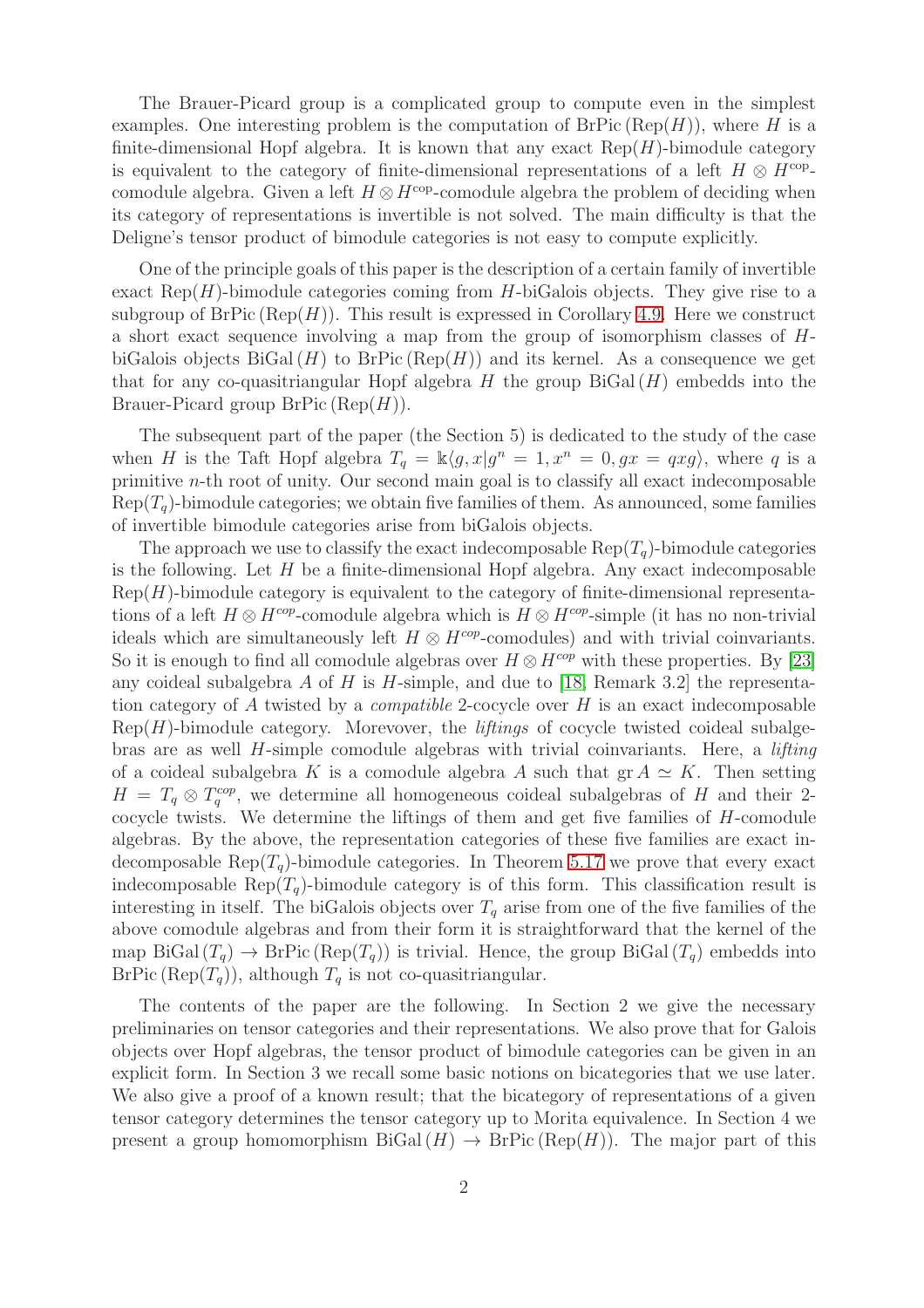section is dedicated to describe its kernel as well as possible. For co-quasitriangular Hopf algebras this map is always injective. In Subsection 5.1 we compute the 2-cocycle twists of  $H = T_q \otimes T_q^{cop}$ . In the next subsection we find all homogeneous coideal subalgebras of H. In Subsection 5.3 we introduce five families of  $H$ -comodule algebras that are  $H$ -simple and with trivial coinvariants which turn out to be liftings of the coideal subalgebras. In Subsection 5.4 we classify all exact indecomposable  $\text{Rep}(T_a)$ -bimodule categories and prove that they all come from the above five families of comodule algebras. We also determine the biGalois objects over  $T_q$ . The last subsection is dedicated to the explicit embedding of  $\mathbb{k}^{\times} \ltimes \mathbb{k}^+ \simeq \text{BiGal}(T_q)$  into BrPic (Rep( $T_q$ )).

# 2 Preliminaries and Notation

We shall work over an algebraically closed field  $\Bbbk$  of characteristic zero. If G is a finite group and  $\psi \in Z^2(G, \mathbb{k}^\times)$  is a 2-cocycle there is another 2-cocycle  $\psi'$  in the same cohomology class as  $\psi$  such that

$$
\psi'(g,1) = \psi'(1,g) = 1, \quad \psi'(g,g^{-1}) = 1, \quad \psi'(g,h)^{-1} = \psi'(h^{-1},g^{-1}), \tag{1}
$$

for all  $g, h \in G$ .

All vector spaces and algebras are assumed to be over k. We denote by  $vect_k$  the category of finite-dimensional k-vector spaces. If A is an algebra we shall denote by  $_A\mathcal{M}$ the category of finite-dimensional left A-modules.

If C is a coalgebra and V is a right C-comodule with comodule structure  $\rho_V : V \to$  $V \otimes_{\mathbb{k}} C$  and W is a left C-comodule with comodule structure  $\lambda_W : W \to C \otimes_{\mathbb{k}} W$ , we denote by  $W^{coC} = \{w \in W : \lambda_W(w) = 1 \otimes w\}$  the set of (left) coinvariants of W and  $V \square_C W$  is the equalizer of the arrows  $\rho_V \otimes id$ , id  $\otimes \lambda_W : V \otimes_{\Bbbk} W \to V \otimes_{\Bbbk} C \otimes_{\Bbbk} W$ .

Let H be a finite-dimensional Hopf algebra. We denote by  $G(H)$  the group of grouplike elements in  $H$ . We shall denote by  $\text{Rep}(H)$  the tensor category of finite dimensional left H-modules and  $Comod(H)$  the tensor category of finite dimensional left H-comodules. For the basic notions and definitions of Hopf Galois extensions over a Hopf algebra the reader is referred to [\[22\]](#page-25-2).

#### 2.1 Hopf algebras and comodule algebras

Given a coradically graded Hopf algebra  $H = \bigoplus_{i=0}^{m} H(i)$  we say that a left coideal subalgebra  $K \subseteq H$  is homogeneous if it is a graded algebra  $K = \bigoplus_{i=0}^{m} K(i)$  such that  $K(i) \subseteq H(i)$ .

Let H be a finite-dimensional Hopf algebra. If  $(K, \lambda)$  is a left H-comodule algebra we denote by  $\overline{K}$  the right H-comodule algebra with opposite underlying algebra  $K^{\rm op}$  and coaction  $\overline{\lambda}: K \to K \otimes_{\mathbb{k}} H$  given by

$$
\overline{\lambda}(k) = k_{(0)} \otimes \mathcal{S}^{-1}(k_{(1)}), \quad \text{ for all } k \in K.
$$

If L, K are right H-comodule algebras, we denote by  $_L \mathcal{M}_K^H$  the category of  $(L, K)$ bimodules with a right H-comodule structure such that it is a morphism of  $(L, K)$ bimodules. If  $L, K$  are left H-comodule algebras the category  ${}^H_L\mathcal{M}_K$  can be defined similarly.

An H-comodule algebra is said to be  $H\text{-}simple$  if it has no non-trivial  $H\text{-}costable$ ideals.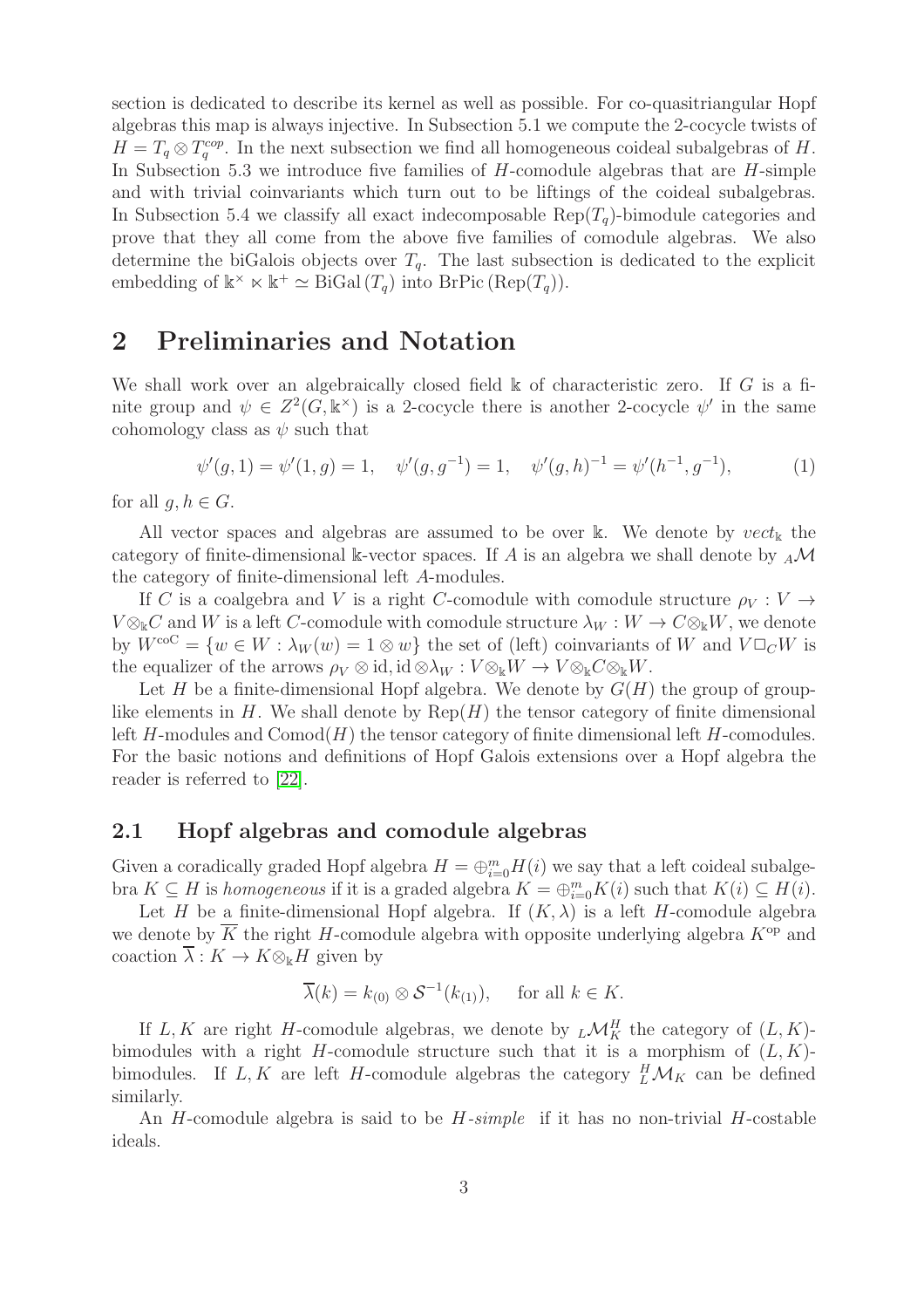#### 2.2 Twisting Hopf algebras

Let H be a Hopf algebra. Let us recall that a Hopf 2-cocycle for H is a map  $\sigma : H \otimes_{\mathbb{k}} H \to$ k, invertible with respect to convolution, such that

$$
\sigma(x_{(1)}, y_{(1)})\sigma(x_{(2)}y_{(2)}, z) = \sigma(y_{(1)}, z_{(1)})\sigma(x, y_{(2)}z_{(2)}),
$$
\n(2)

$$
\sigma(x,1) = \varepsilon(x) = \sigma(1,x),\tag{3}
$$

for all  $x, y, z \in H$ . Using this cocycle there is a new Hopf algebra structure constructed over the same coalgebra  $H$  with the product described by

$$
x \cdot_{\sigma} y = \sigma(x_{(1)}, y_{(1)}) \sigma^{-1}(x_{(3)}, y_{(3)}) x_{(2)} y_{(2)}, \quad x, y \in H \tag{4}
$$

This new Hopf algebra is denoted by  $H^{[\sigma]}$ . If  $\sigma : H \otimes H \to \mathbb{k}$  is a Hopf 2-cocycle and A is a left  $H$ -comodule algebra, then there is a new product in  $A$  given by

$$
a \cdot_{\sigma} b = \sigma(a_{(-1)}, b_{(-1)}) a_{(0)} \cdot b_{(0)}, \tag{5}
$$

 $a, b \in A$ . We shall denote by  $A_{\sigma}$  this new algebra. The algebra  $A_{\sigma}$  is a left  $H^{[\sigma]}$ -comodule algebra.

Let H be a coradically graded pointed Hopf algebra with coradical  $H_0 = \mathbb{k}G$ . Let  $\psi \in Z^2(G, \mathbb{k}^\times)$ . For the proof of the next result see [\[15,](#page-25-3) Lemma 4.1].

**Lemma 2.1** There exists a Hopf 2-cocycle  $\sigma_{\psi}: H \otimes_{\mathbb{k}} H \to \mathbb{k}$  such that for any homogeneous elements  $x, y \in H$ 

$$
\sigma_{\psi}(x,y) = \begin{cases} \psi(x,y), & \text{if } x, y \in H(0); \\ 0, & \text{otherwise.} \end{cases}
$$
 (6)

<span id="page-3-2"></span>

#### 2.3 Relative Hopf modules

Let  $H$  be a finite-dimensional Hopf algebra. Let  $K$  be a left  $H$ -comodule algebra and  $L$ a right H-comodule algebra. Define the functors

$$
F: {}_{L\Box_H K} \mathcal{M} \to {}_L \mathcal{M}^H_{\overline{K}}, \quad G: {}_L \mathcal{M}^H_{\overline{K}} \to {}_{L\Box_H K} \mathcal{M}
$$

as

<span id="page-3-1"></span>
$$
F(M) = (L \otimes_{\mathbb{k}} K) \otimes_{L \square_H K} M, \quad G(N) = N^{\text{coH}},
$$

for all  $M \in {}_{L\Box_H K} \mathcal{M}, N \in {}_L \mathcal{M}_{\overline{K}}^H$ .

**Theorem 2.2** [\[7,](#page-24-1) Thm. 4.2] If L is a Hopf-Galois extension then the pair of functors  $(F, G)$  gives an equivalence of categories.  $\Box$ 

<span id="page-3-0"></span>**Lemma 2.3** There is an equivalence of categories  $_L \mathcal{M}_{\overline{K}}^H \simeq {}^H_K \mathcal{M}_{\overline{L}}$ .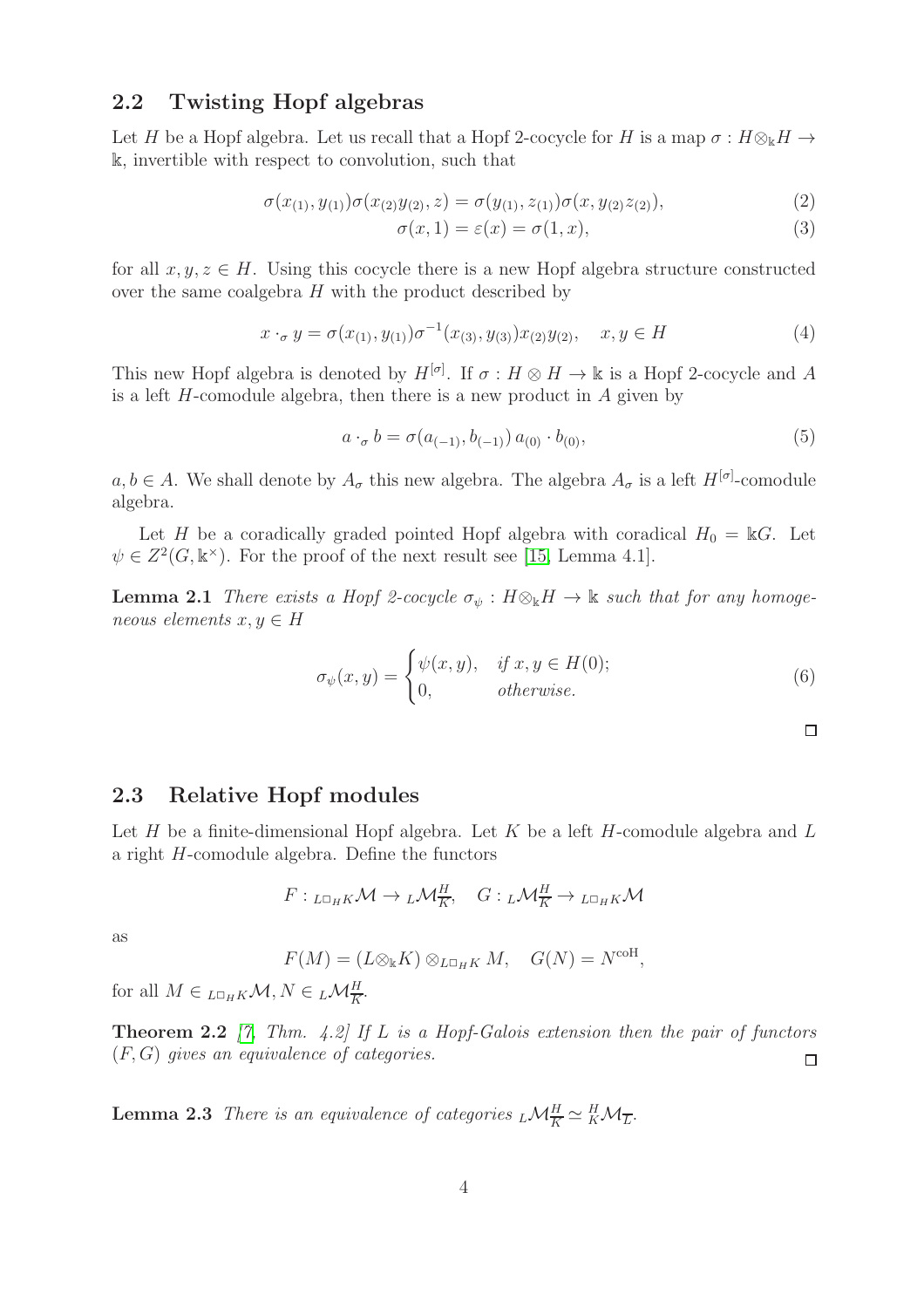*Proof.* Define the functor  $I: L\mathcal{M}_{\overline{K}}^H \to {}^H_K\mathcal{M}_{\overline{L}}$  by  $I(M) = M$ . If  $\delta: M \to M \otimes_{\mathbb{k}} H$ ,  $\delta(m) = m_{(0)} \otimes m_{(1)}, m \in M$ , is the comodule structure then the left H-comodule structure on  $I(M)$  is given by

$$
\widehat{\delta}: M \to H \otimes_{\mathbb{k}} M, \quad \widehat{\delta}(m) = \mathcal{S}^{-1}(m_{(1)}) \otimes m_{(0)},
$$

for all  $m \in M$ . It is not difficult to prove that this functor is well-defined and gives an equivalence of categories.  $\Box$ 

# 2.4 Tensor categories, their representations and the Brauer-Picard group

A tensor category over k is a k-linear Abelian rigid monoidal category with k-bilinear tensor product. Hereafter all tensor categories will be assumed to be over a field k. A finite category is an Abelian k-linear category such that it is equivalent to the category of finite-dimensional representations of a finite-dimensional k-algebra. A finite tensor category [\[12\]](#page-24-2) is a tensor category with finite underlying Abelian category such that the unit object is simple. All functors will be assumed to be k-linear and all categories will be finite.

If  $\mathcal C$  is a tensor category, we shall denote by  $\mathcal C^{\text{rev}}$  the tensor category whose underlying Abelian category is  $\mathcal C$  and the reversed tensor product:  $X \otimes^{\text{rev}} Y = Y \otimes X$ ,  $X, Y \in \mathcal C$ . The associativity of  $\mathcal{C}^{\text{rev}}$  is given by  $a_{X,Y,Z}^{\text{rev}} = a_{Z,Y,X}^{-1}$  for  $X, Y, Z \in \mathcal{C}$ .

For the definition of left and right module categories over a tensor category we refer to [\[12\]](#page-24-2). Let  $\mathcal{C}, \mathcal{D}$  be finite tensor categories. For the definition of a  $(\mathcal{C}, \mathcal{D})$ -bimodule category we refer to [\[16\]](#page-25-4), [\[11\]](#page-24-0). In few words a  $(C, \mathcal{D})$ -bimodule category is the same as left  $\mathcal{C} \boxtimes \mathcal{D}^{\text{rev}}$ -module category. Here  $\boxtimes$  denotes the Deligne tensor product of two finite abelian categories.

A  $(C, D)$ -bimodule category is *decomposable* if it is the direct sum of two non-trivial  $(C, \mathcal{D})$ -bimodule categories. A  $(C, \mathcal{D})$ -bimodule category is *indecomposable* if it is not decomposable. A  $(C, \mathcal{D})$ -bimodule category is *exact* if it is exact as a left  $\mathcal{C} \boxtimes \mathcal{D}^{\text{rev}}$ -module category, [\[11\]](#page-24-0), [\[16\]](#page-25-4).

If  $C_1, C_2, C_3$  are tensor categories and M is a  $(C_1, C_2)$ -bimodule category and N is a  $(\mathcal{C}_2, \mathcal{C}_3)$ -bimodule category, the tensor product over  $\mathcal{C}_2$  is denoted by  $\mathcal{M} \boxtimes_{\mathcal{C}_2} \mathcal{N}$ . This category is a  $(\mathcal{C}_1, \mathcal{C}_3)$ -bimodule category. For more details on the tensor product of module categories the reader is referred to [\[11\]](#page-24-0), [\[16\]](#page-25-4).

If  $M$  is a right C-module category then  $M^{\text{op}}$  denotes the opposite Abelian category with left C action  $C \times \mathcal{M}^{\text{op}} \to \mathcal{M}^{\text{op}}, (X, M) \mapsto M \overline{\otimes} X^*$  and associativity isomorphisms  $m_{X,Y,M}^{\text{op}} = m_{M,Y^*,X^*}$  for all  $X, Y \in \mathcal{C}, M \in \mathcal{M}$ . Similarly, if M is a left C-module category. If  $\mathcal M$  is a  $(\mathcal C, \mathcal D)$ -bimodule category then  $\mathcal M^{\rm op}$  is a  $(\mathcal D, \mathcal C)$ -bimodule category. See [\[16,](#page-25-4) Prop. 2.15].

A  $(C, D)$ -bimodule category M is called *invertible* [\[11\]](#page-24-0) if there are equivalences of bimodule categories

$$
\mathcal{M}^{\mathrm{op}} \boxtimes_{\mathcal{C}} \mathcal{M} \simeq \mathcal{D}, \quad \mathcal{M} \boxtimes_{\mathcal{D}} \mathcal{M}^{\mathrm{op}} \simeq \mathcal{C}.
$$

Tensor categories C and D are said to be *Morita equivalent* if there exists an indecomposable exact left C-module category M and a tensor equivalence  $\mathcal{D}^{\text{rev}} \simeq \text{End}_{\mathcal{C}}(\mathcal{M})$ .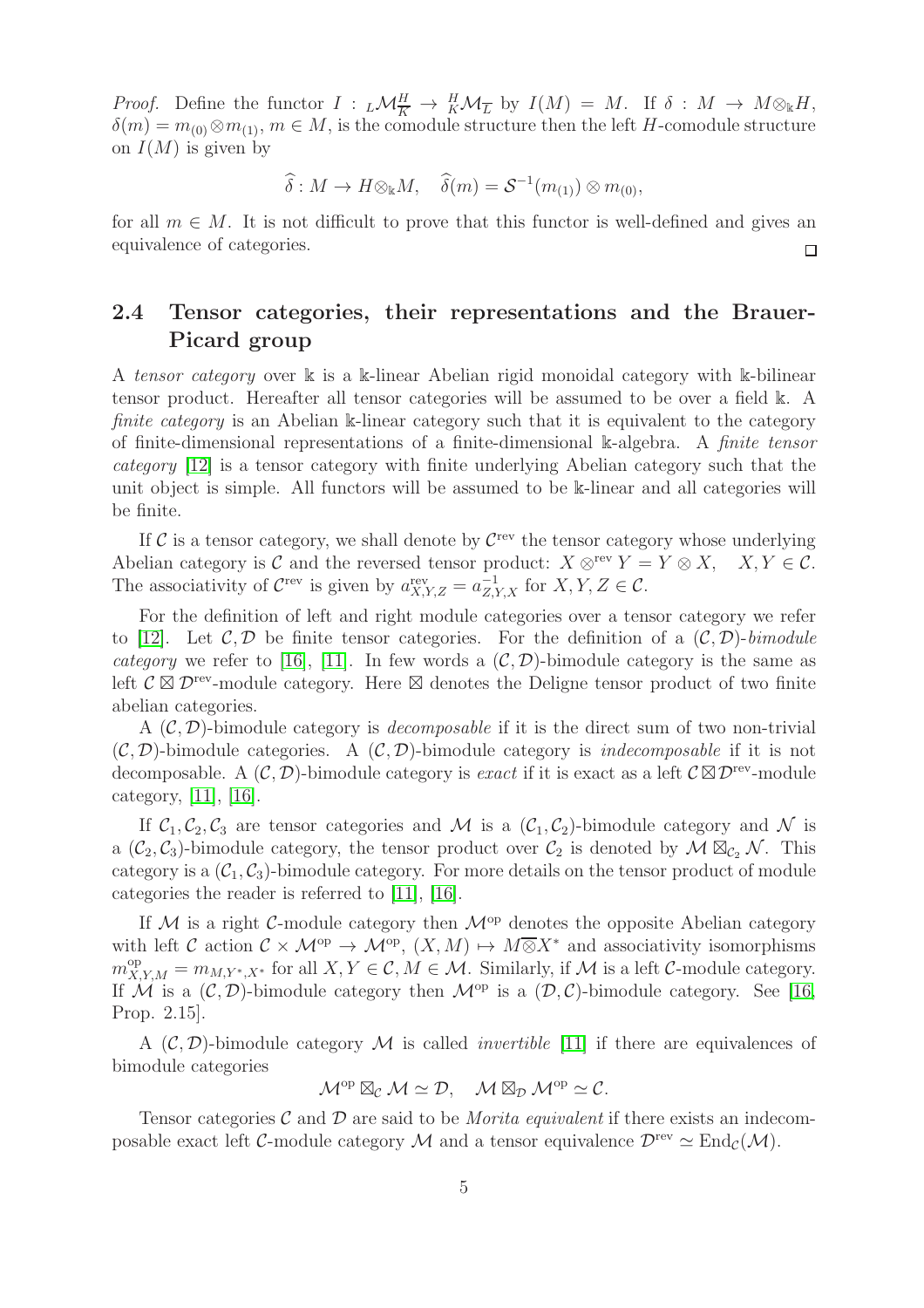The following result seems to be well-known.

**Lemma 2.4** Let  $C, D$  be tensor categories. The following statements are equivalent.

- 1. The categories  $C$  and  $D$  are Morita equivalent;
- 2. there exists an invertible  $(C, D)$ -bimodule category.

Proof. (2) implies (1) is part of [\[11,](#page-24-0) Proposition 4.2]. Now, let us assume that the tensor categories C, D are Morita equivalent. Let  $\Phi : \mathcal{D}^{\text{rev}} \stackrel{\simeq}{\longrightarrow} \text{End}_{\mathcal{C}}(\mathcal{M})$  be a tensor equivalence. Since  $\mathcal M$  is an indecomposable exact left  $\text{End}_{\mathcal C}(\mathcal M)$ -module category then it is an indecomposable exact right D-module category. The right D-action is given as follows:

<span id="page-5-0"></span>
$$
\mathcal{M} \times \mathcal{D} \to \mathcal{M}, \quad M \overline{\otimes} Y = \Phi(Y)(M),
$$

for all  $M \in \mathcal{M}, Y \in \mathcal{D}$ . It is easy to prove that M is an exact  $(\mathcal{C}, \mathcal{D})$ -bimodule category. The functor  $\Phi$  is an equivalence of  $(D, D)$ -bimodule categories. Thus M is an invertible  $(C, \mathcal{D})$ -bimodule category.  $\Box$ 

Given a finite tensor category C, the *Brauer-Picard group*  $BrPic(C)$  of C [\[11\]](#page-24-0) is the group of equivalence classes of invertible exact  $\mathcal{C}\text{-bimodule categories.}$  This group does not depend on the Morita class of the tensor category; if  $\mathcal D$  is another tensor category Morita equivalent to C there is an isomorphism  $BrPic(\mathcal{C}) \simeq BrPic(\mathcal{D})$ . Let us explain this isomorphism. Let M be an invertible  $(C, \mathcal{D})$ -bimodule category. Define

<span id="page-5-2"></span>
$$
\Phi: \mathrm{BrPic}(\mathcal{C}) \to \mathrm{BrPic}(\mathcal{D}), \Phi([\mathcal{N}]) = [\mathcal{M}^{\mathrm{op}} \boxtimes_{\mathcal{C}} \mathcal{N} \boxtimes_{\mathcal{C}} \mathcal{M}], \tag{7}
$$

for all  $[N] \in \text{BrPic}(\mathcal{C})$ . Here  $[N]$  denotes the equivalence class of the module category N.

#### 2.5 Generating some invertible bimodule categories

There is a natural way to construct invertible  $\mathcal{C}\text{-bimodule categories}$  using tensor au-toequivalences. See for example [\[11\]](#page-24-0), [\[14\]](#page-24-3). Let  $\mathcal{C}, \mathcal{D}$  be finite tensor categories and  $(F,\xi): \mathcal{C} \to \mathcal{C}, (G,\zeta): \mathcal{D} \to \mathcal{D}$  be tensor autoequivalences. If M is a  $(\mathcal{C},\mathcal{D})$ -bimodule category we shall denote by  $^F\mathcal{M}^G$  the following  $(\mathcal{C}, \mathcal{D})$ -bimodule category. The category  $F\mathcal{M}^G$  has underlying Abelian category equal to M. The left and right actions are given by

$$
X \overline{\otimes} M = F(X) \overline{\otimes} M, \quad M \overline{\otimes} Y = M \overline{\otimes} G(Y),
$$

for all  $X \in \mathcal{C}, Y \in \mathcal{D}, M \in \mathcal{M}$ . The left and right associativity

$$
m_{X,Y,M}^F = m_{X,Y,M}^l(\xi_{X,Y} \otimes \mathrm{id}_M), \quad m_{M,X,Y}^G = m_{M,X,Y}^r(\mathrm{id}_M \otimes \zeta_{X,Y}).
$$

Here  $m^{l}$  (resp.  $m^{r}$ ) is the left (resp. the right) associativity constraint of M. If G is the identity functor we shall denote  $^F\mathcal{M}^G$  simply by  $^F\mathcal{M}$  and if F is the identity we shall denote  $^F\mathcal{M}^G$  by  $\mathcal{M}^G$ . Let  $Aut(\mathcal{C})$  denote the group of tensor autoequivalences of  $\mathcal{C}$ .

<span id="page-5-1"></span>**Lemma 2.5** Let  $F, G \in Aut(C)$  and let M be a C-bimodule category. The following statements hold.

1. There are equivalences of bimodule categories  $C^F \boxtimes_C C^G \simeq C^{FG}$ . In particular  $C^F$  is invertible.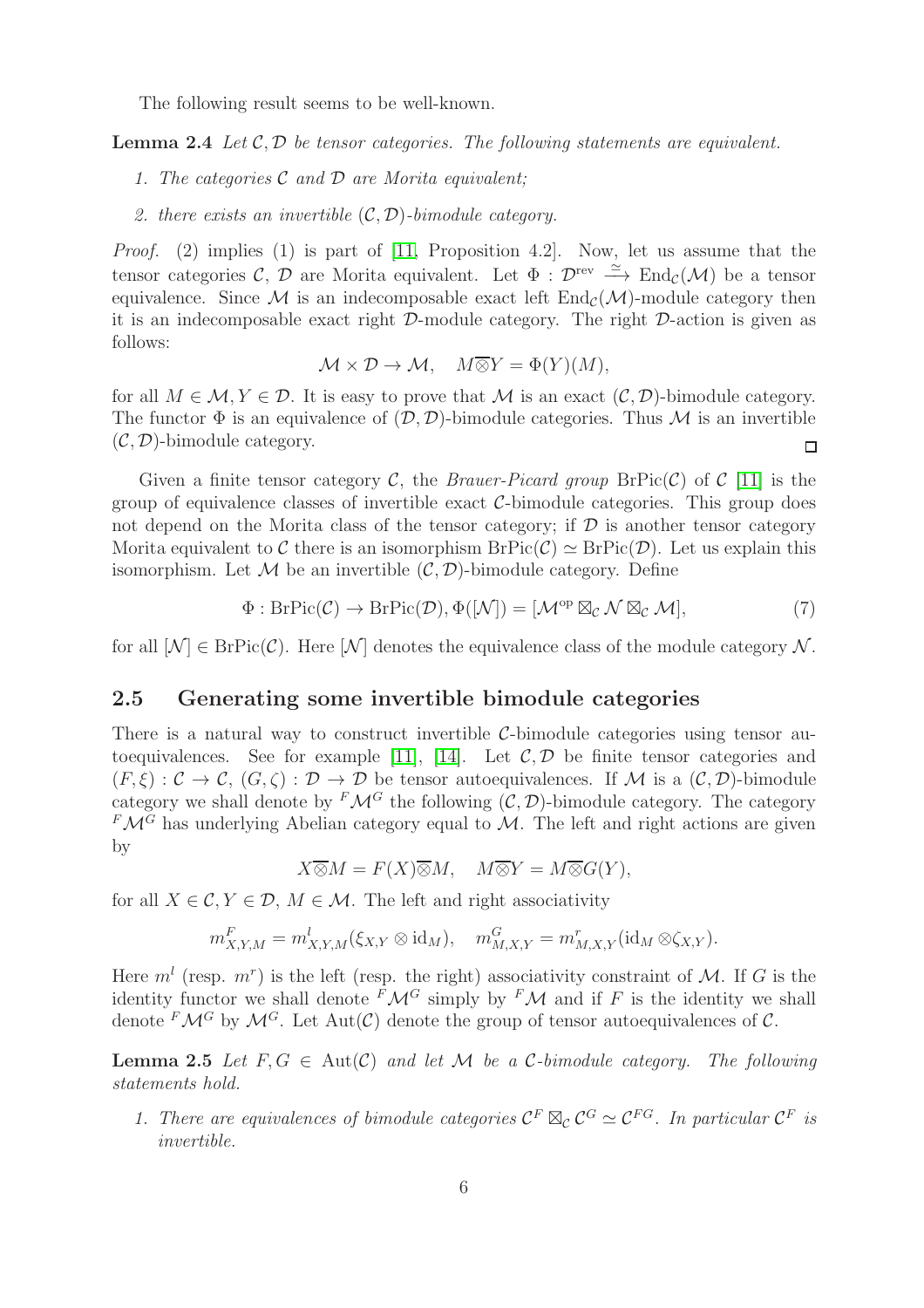2. There are equivalences of bimodule categories

 $\mathcal{M} \boxtimes_{\mathcal{C}} \mathcal{C}^F \simeq \mathcal{M}^F, \quad \left(\mathcal{M}^\mathrm{op}\right)^F \simeq \left(^F \mathcal{M}\right)^\mathrm{op}.$ 

Proof. (1) This is statement [\[14,](#page-24-3) Lemma 6.1]. (2) The proof of the first equivalence goes mutatis mutandis as the one of [\[16,](#page-25-4) Prop. 3.15]. The second equivalence is straightforward.  $\Box$ 

#### 2.6 Tensor product of bimodule categories over Hopf algebras

Let A, B be finite-dimensional Hopf algebras. A  $(\text{Rep}(B), \text{Rep}(A))$ -bimodule category is the same as a left  $\text{Rep}(B\otimes_{\Bbbk} A^{\text{cop}})$ -module category. By [\[1,](#page-24-4) Theorem 3.3] we know that any exact indecomposable  $(\text{Rep}(B), \text{Rep}(A))$ -bimodule category is equivalent to the category  $S\mathcal{M}$  of finite-dimensional left S-modules, where S is a finite-dimensional right  $B\otimes_{\Bbbk} A^{\text{cop}}$ simple left  $B\otimes_{\Bbbk}A^{\rm cop}$ -comodule algebra.

**Remark 2.6** The identity object in  $BrPic(Rep(A))$  is the class of the  $Rep(A)$ -bimodule category  $_{diag(A)}\mathcal{M}$ , where  $diag(A) = A$  as algebras, and the left  $A \otimes_{\mathbb{k}} A^{cop}$ -comodule structure is given by:

$$
\lambda: \text{diag}(A) \to A \otimes_{\mathbb{k}} A^{\text{cop}} \otimes_{\mathbb{k}} \text{diag}(A), \quad \lambda(a) = a_{(1)} \otimes a_{(3)} \otimes a_{(2)}, \ a \in A.
$$

We proceed to determine the tensor product over  $\text{Rep}(B)$  of a  $(\text{Rep}(A), \text{Rep}(B))$ bimodule category and a  $(\text{Rep}(B), \text{Rep}(A))$ -bimodule category, both exact indecomposable. Throughout, for such a product we shall shortly say tensor product of bimodule categories over a Hopf algebra.

Define  $\pi_A : A \otimes B \to A$ ,  $\pi_B : A \otimes B \to B$  the algebra maps

$$
\pi_A(x \otimes y) = \epsilon(y)x, \quad \pi_B(x \otimes y) = \epsilon(x)y,
$$

for all  $x \in A, y \in B$ .

Let K be a right  $B \otimes A^{cop}$ -simple left  $B \otimes A^{cop}$ -comodule algebra and L a right  $A \otimes B^{cop}$ simple left  $A \otimes B^{\text{cop}}$ -comodule algebra. Thus the category  $_K\mathcal{M}$  is a  $(\text{Rep}(B), \text{Rep}(A))$ bimodule category and  $L\mathcal{M}$  is a (Rep(A), Rep(B))-bimodule category.

Recall that  $\overline{L}$  is the left  $B \otimes A^{cop}$ -comodule algebra with opposite algebra structure  $L^{\text{op}}$  and left  $B \otimes A^{\text{cop}}$ -comodule structure:

$$
\overline{\lambda}: L \to B \otimes_{\mathbb{k}} A^{\text{cop}} \otimes_{\mathbb{k}} L, \quad l \mapsto (\mathcal{S}_B^{-1} \otimes \mathcal{S}_A)(l_{(-1)}) \otimes l_{(0)}, \tag{8}
$$

for all  $l \in L$ .

We denote by  ${}^B_K\mathcal{M}_{\overline{L}}$  the category of  $(K,\overline{L})$ -bimodules and left *B*-comodules such that the comodule structure is a bimodule morphism. See [\[19,](#page-25-5) Section 3]. It has a structure of  $\text{Rep}(A)$ -bimodule category.

Also  $L$  is a right  $B$ -comodule and  $K$  is a left  $B$ -comodule with comodule maps given by

$$
l \mapsto l_{(0)} \otimes \pi_B(l_{(-1)}), \quad k \mapsto \pi_B(k_{(-1)}) \otimes k_{(0)}, \tag{9}
$$

for all  $l \in L$ ,  $k \in K$ . Using this structure we can form the cotensor product  $L\square_R K$ . Define

<span id="page-6-0"></span>
$$
\lambda(l \otimes k) = \pi_A(l_{(-1)}) \otimes \pi_A(k_{(-1)}) \otimes l_{(0)} \otimes k_{(0)},
$$
\n(10)

for all  $l \otimes k \in L\square_B K$ . Then  $L\square_B K$  is a left  $A\otimes_k A^{cop}$ -comodule algebra. See [\[19,](#page-25-5) Lemma 3.6].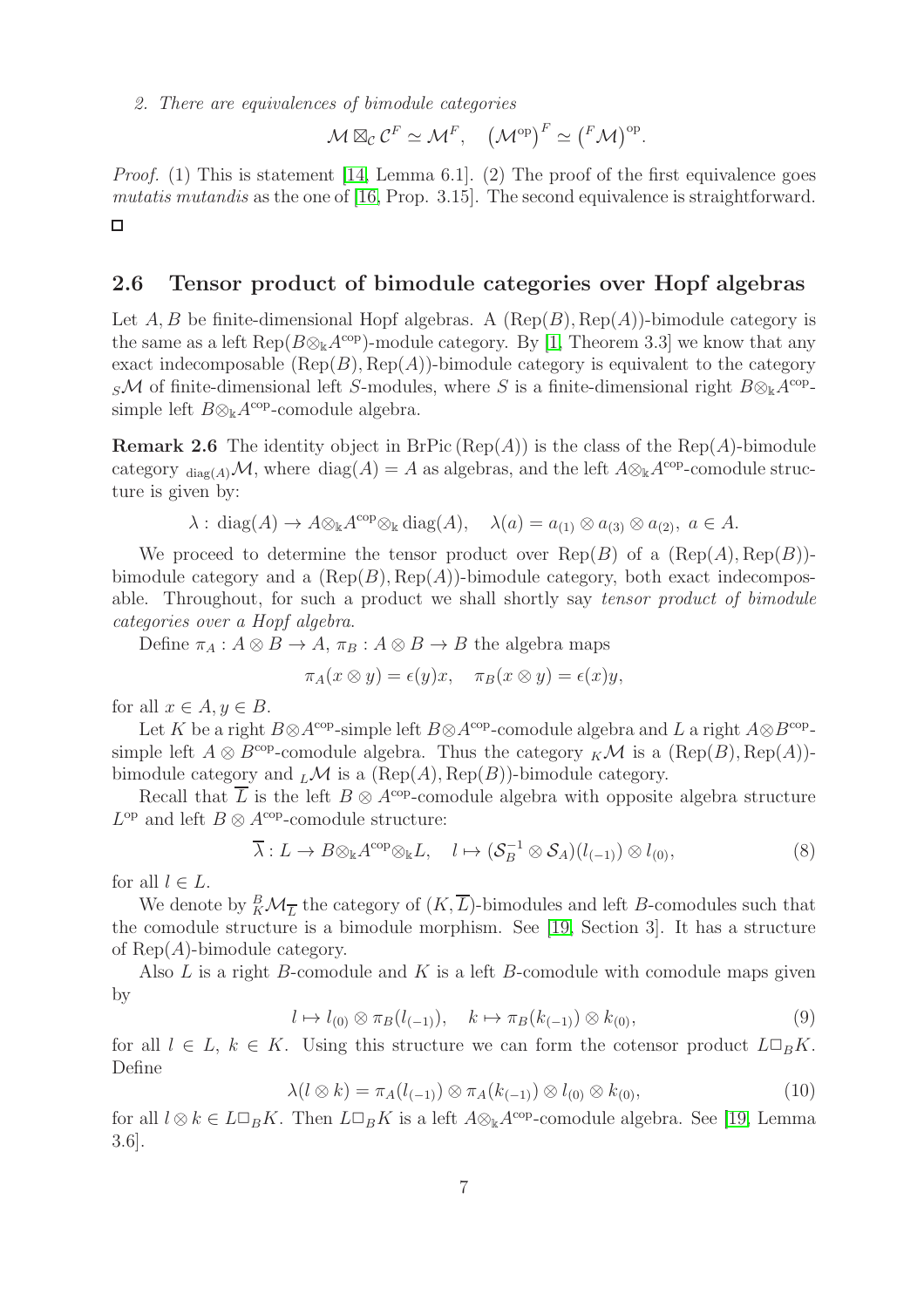<span id="page-7-2"></span>Recall that in [\[19\]](#page-25-5) we have defined a structure of Rep(A)-bimodule category on  ${}^B_K\mathcal{M}_{\overline{L}}$ . Similarly, we can define a of Rep(A)-bimodule category structure on  $_L\mathcal{M}_{\overline{K}}^B$ .

**Theorem 2.7** (a) There is a  $Rep(A)$ -bimodule equivalence:

$$
L^{\text{M}} \boxtimes_{\text{Rep}(B)} K^{\text{M}} \simeq {}_{K}^{B} \mathcal{M}_{\overline{L}}.
$$

- (b) The functor I from Lemma [2.3](#page-3-0) is an equivalence of  $\text{Rep}(A)$ -bimodule categories.
- (c) If L is a Hopf-Galois extension, as a right B-comodule algebra, then there is an equivalence of  $\text{Rep}(A)$ -bimodule categories

$$
L\Box_B K\mathcal{M} \simeq L\mathcal{M} \boxtimes_{\mathrm{Rep}(B)} K\mathcal{M}.
$$

Proof. Item (a) was proven in [\[19\]](#page-25-5). Item (b) is straightforward and (c) follows from Theorem [2.2](#page-3-1) and items (a) and (b).

### 3 Bicategories and tensor categories

For a review on basic notions on bicategories we refer to [\[3,](#page-24-5) [6\]](#page-24-6). When the associativity constraint of a bicategory is the identity, the bicategory is said to be a 2-category. For completeness we add that a 2-equivalence between 2-categories  $\beta$  and  $\beta'$  is a pseudofunctor  $(\Theta, \theta) : \mathcal{B} \to \mathcal{B}'$  such that there is another pseudo-functor  $(\Pi, \pi) : \mathcal{B}' \to \mathcal{B}$  and two pseudo-natural isomorphisms  $\sigma : (\Pi, \pi) \circ (\Theta, \theta) \to Id_{\mathcal{B}}$  and  $\tau : (\Theta, \theta) \circ (\Pi, \pi) \to Id_{\mathcal{B}}$ .

It is well-known that any monoidal category  $\mathcal C$  gives rise to a bicategory with only one object. We shall denote by  $\underline{\mathcal{C}}$  this bicategory. If  $\mathcal{C}, \mathcal{D}$  are strict monoidal categories, a pseudo-functor  $(F, \xi) : \underline{\mathcal{C}} \to \underline{\mathcal{D}}$  is nothing but a monoidal functor between  $\mathcal{C}$  and  $\mathcal{D}$ . If  $(F, \xi), (G, \zeta) : \mathcal{C} \to \mathcal{D}$  are monoidal functors between two strict monoidal categories, a pseudo-natural transformation between them is a pair  $(\eta, \eta_0) : (F, \xi) \to (G, \zeta)$  where  $\eta_0 \in \mathcal{D}$  is an object and for any  $X \in \mathcal{C}$  natural transformations

$$
\eta_X: F(X) \otimes \eta_0 \to \eta_0 \otimes G(X),
$$

such that

<span id="page-7-0"></span>
$$
(\mathrm{id}_{\eta_0} \otimes \zeta_{X,Y})\eta_{X\otimes Y} = (\eta_X \otimes \mathrm{id}_{G(Y)})(\mathrm{id}_{F(X)} \otimes \eta_Y)(\zeta_{X,Y} \otimes \mathrm{id}_{\eta_0})
$$
(11)

Set  $\xi_X$  for the natural isomorphism  $\xi_{1,X} : F(X) \to F(X)$  (and similarly for  $\zeta_{1,X}$ ). Then  $\eta_{1c}$  is a morphism  $\eta_1 : \eta_0 \to \eta_0$  in  $\mathcal{D}$  satisfying

$$
(\mathrm{id}_{\eta_0}\otimes\tilde{\zeta}_X)\eta_X=(\eta_1\otimes\mathrm{id}_{G(X)})\eta_X(\tilde{\xi}_X\otimes\mathrm{id}_{\eta_0}).
$$

<span id="page-7-1"></span>for every  $X \in \mathcal{C}$ . Given two pseudo-natural transformations  $(\eta, \eta_0) : (F, \xi) \to (G, \zeta)$  and  $(\sigma, \sigma_0) : (G, \zeta) \to (H, \chi)$  their composition is given by  $((id_{\eta_0} \otimes \sigma)(\eta \otimes id_{\sigma_0}), \eta_0 \otimes \sigma_0)$ :  $(F, \xi) \to (H, \chi)$ . A pair  $(\eta, \eta_0)$  is a pseudo-natural isomorphism if there exists a pseudonatural transformation  $(\sigma, \sigma_0)$  such that  $(\eta, \eta_0)(\sigma, \sigma_0) = (\mathrm{id}_F, 1_D)$  and  $(\sigma, \sigma_0)(\eta, \eta_0) =$  $(id_G, 1_D)$ . Consequently, the object  $\eta_0$  is invertible in D, that is, there exists an object  $\overline{\eta_0} \in \mathcal{D}$  such that  $\eta_0 \otimes \overline{\eta_0} = 1_{\mathcal{D}} = \overline{\eta_0} \otimes \eta_0$ . Any natural monoidal transformation  $\mu$ :  $(F, \xi) \rightarrow (G, \zeta)$  gives rise to a pseudo-natural transformation  $(\mu, 1)$ .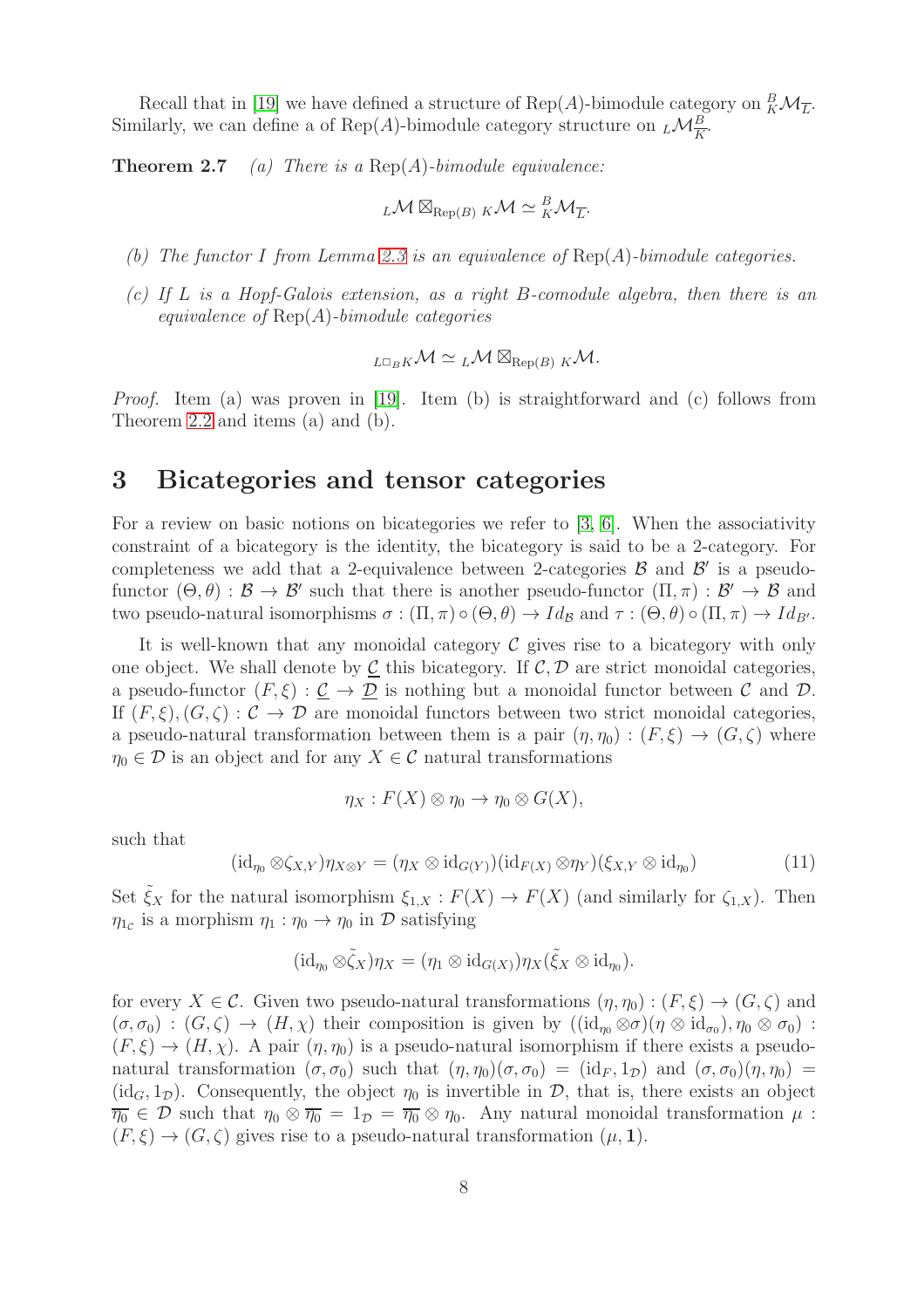**Lemma 3.1** Let  $(D, c)$  be a strict braided monoidal category. Then any pseudo-natural isomorphism  $(\eta, \eta_0): (F, \xi) \to (G, \zeta)$  between two monoidal functors as above produces a natural monoidal isomorphism.

*Proof.* Given a pseudo-natural isomorphism  $(\eta, \eta_0) : (F, \xi) \to (G, \zeta)$  define  $\mu : (F, \xi) \to$  $(G,\zeta)$  as the composition

$$
F(X) \xrightarrow{\equiv} F(X) \otimes \eta_0 \otimes \overline{\eta_0} \xrightarrow{\eta_X \otimes \mathrm{id}} \eta_0 \otimes G(X) \otimes \overline{\eta_0} \xrightarrow{c_{\eta_0, G(X)} \otimes \mathrm{id}} G(X) \otimes \eta_0 \otimes \overline{\eta_0} \xrightarrow{\equiv} G(X)
$$

for any  $X \in \mathcal{C}$ . Here  $\overline{\eta_0}$  is the inverse objet of  $\eta_0$ . Then  $\mu$  is clearly a natural transformation. We prove that it is monoidal:

$$
\zeta_{X,Y}\mu(X\otimes Y) = ((\zeta_{X,Y}\otimes id_{\eta_0})(c_{\eta_0,G(X\otimes Y)}\circ \eta_{X\otimes Y})\otimes id_{\overline{\eta_0}}) (id_{F(X\otimes Y)}\otimes \eta_0 \otimes \overline{\eta_0})
$$
  
\n
$$
= ((id_{G(X)}\otimes c_{\eta_0,G(Y)})(c_{\eta_0,G(X)}\otimes id_{G(Y)})(id_{\eta_0}\otimes \zeta_{X,Y})\eta_{X\otimes Y}\otimes id_{\overline{\eta_0}}) (id_{F(X\otimes Y)}\otimes \eta_0 \otimes \overline{\eta_0})
$$
  
\n
$$
= ((id_{G(X)}\otimes id_{\eta_0\otimes \overline{\eta_0}}\otimes c_{\eta_0,G(Y)})(c_{\eta_0,G(X)}\otimes id_{\overline{\eta_0}\otimes \eta_0} \otimes id_{G(Y)})(\eta_X\otimes id_{\overline{\eta_0}\otimes \eta_0} \otimes id_{G(Y)})
$$
  
\n
$$
(id_{F(X)}\otimes \eta_0 \otimes \overline{\eta_0} \otimes \eta_Y)(\xi_{X,Y}\otimes id_{\eta_0}) \otimes id_{\overline{\eta_0}}) (id_{F(X\otimes Y)}\otimes \eta_0 \otimes \overline{\eta_0})
$$
  
\n
$$
= ((c_{\eta_0,G(X)}\otimes \eta_X) \otimes id_{\overline{\eta_0}}) (id_{F(X)}\otimes \eta_0 \otimes \overline{\eta_0}) \otimes ((c_{\eta_0,G(Y)}\circ \eta_Y) \otimes id_{\overline{\eta_0}}) (id_{F(Y)}\otimes \eta_0 \otimes \overline{\eta_0}))\xi_{X,Y}
$$
  
\n
$$
= (\mu(X)\otimes \mu(Y))\xi_{X,Y}.
$$

The second equality holds by naturality of the braiding and the third one is due to [\(11\)](#page-7-0) and because  $\eta_0 \otimes \overline{\eta_0} = 1$ .  $\Box$ 

**Remark 3.2** In Lemma [3.1](#page-7-1) the category  $D$  need not necessarily be braided. Observe that it suffices that the object  $\eta_0$  is equipped with a lift to the Drinfel'd center  $\mathcal{Z}(\mathcal{D})$  of D. That is, that there exists a family of natural isomorphisms  $c_{\eta_0,X} : \eta_0 \otimes X \to X \otimes \eta_0$ satisfying  $c_{\eta_0,X\otimes Y} = (X \otimes c_{\eta_0,Y})(c_{\eta_0,X} \otimes Y)$ , for all  $X, Y \in \mathcal{D}$ .

Let  $\mathcal C$  be a finite tensor category. We denote by  $\mathcal C$ -Mod the 2-category (of  $\mathcal C$ -module categories) whose 0-cells are C-module categories, 1-cells are C-module functors between them and 2-cells are natural transformations between such functors (i.e. for two 0-cells  $\mathcal{M}, \mathcal{N}$  there is a category Func $(\mathcal{M}, \mathcal{N})$  whose objects and morphisms present the 1- and 2cells of C-Mod). A C-module functor  $\mathcal{F} : \mathcal{M} \to \mathcal{N}$  is equipped with a natural isomorphism  $c_{X,M} : \mathcal{F}(X\overline{\otimes}M) \to X\overline{\otimes}\mathcal{F}(M)$  for  $X \in \mathcal{C}, M \in \mathcal{M}$ . Then a natural transformation between two such functors  $(\mathcal{F}, c)$  and  $(\mathcal{G}, d)$  is  $\alpha : \mathcal{F} \to \mathcal{G}$  such that  $(X \overline{\otimes} \alpha(M))c_{X,M} =$  $d_{X,M}\alpha(X\overline{\otimes}M).$ 

<span id="page-8-0"></span>**Remark 3.3** For a left C-module category M the action functor  $\overline{\otimes}$  is biexact. Therefore, for a C-D-bimodule category  $M$  and  $\mathcal{N} \in \mathcal{D}$ -Mod we have canonical isomorphisms  $X\overline{\otimes}(M\boxtimes_{\mathcal{D}}N)\cong (X\overline{\otimes}M)\boxtimes_{\mathcal{D}}N$  for all  $X\in\mathcal{C}, M\in\mathcal{M}, N\in\mathcal{N}$ .

The following result seems to be well-known. We write the proof for the reader's sake.

**Theorem 3.4** Two finite tensor categories  $C$  and  $D$  are Morita equivalent if and only if there is a 2-equivalence  $(\mathcal{H}, \hat{\mu}) : \mathcal{D}\text{-Mod} \to \mathcal{C}\text{-Mod}.$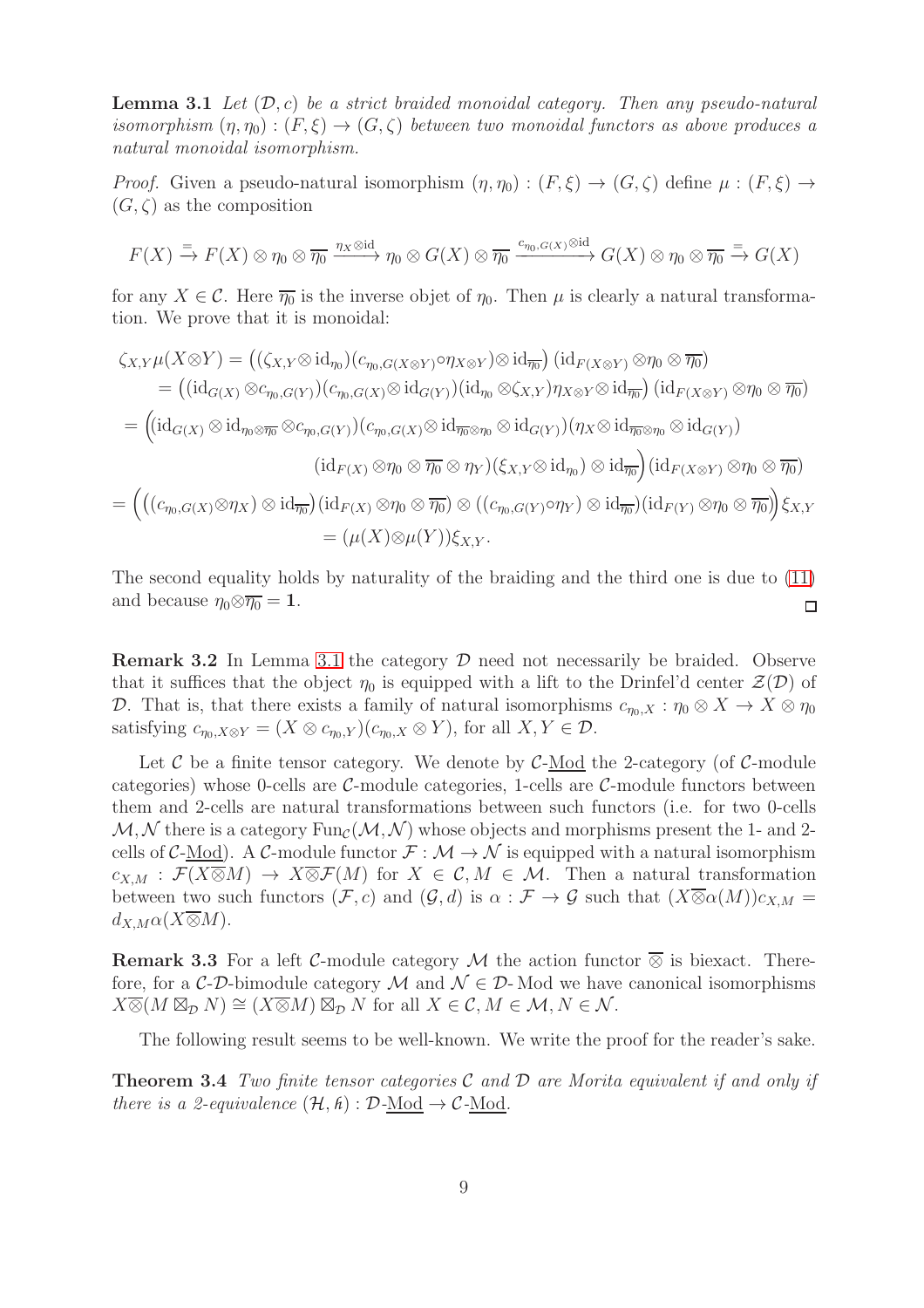*Proof.* Let  $(\mathcal{H}, \hat{\mu}) : \mathcal{D}\text{-}\underline{\text{Mod}} \to \mathcal{C}\text{-}\underline{\text{Mod}}$  be a 2-equivalence. For two 0-cells  $\mathcal{N}, \mathcal{L}$  we have an equivalence functor  $\mathcal{H}_{\mathcal{NL}}$ : Fun $_{\mathcal{D}}(\mathcal{N},\mathcal{L}) \to \text{Fun}_{\mathcal{C}}(\mathcal{H}(\mathcal{N}),\mathcal{H}(\mathcal{L}))$  equipped with a monoidal structure *h* for the composition of 1-cells. Let  $\mathcal{N}, \mathcal{L}, \mathcal{P} \in \mathcal{D}$ -Mod and let  $\mathcal{F} : \mathcal{N} \to \mathcal{L}$  and  $\mathcal{G}: \mathcal{L} \to \mathcal{P}$  be two 1-cells. There is a natural isomorphism

<span id="page-9-0"></span>
$$
h^{\mathcal{N},\mathcal{L},\mathcal{P}}: \mathcal{H}_{\mathcal{N},\mathcal{P}}(\mathcal{F}\overline{\circ}\mathcal{G}) \to \mathcal{H}_{\mathcal{N},\mathcal{L}}(\mathcal{F})\overline{\circ}\mathcal{H}_{\mathcal{L},\mathcal{P}}(\mathcal{G})
$$
\n(12)

(we usually write these in the reverted order of F and G). Then  $\text{End}_{\mathcal{C}}(\mathcal{H}(\mathcal{D})) = \text{Fun}_{\mathcal{C}}(\mathcal{H}(\mathcal{D}),$  $\mathcal{H}(\mathcal{D}) \simeq \text{Fun}_{\mathcal{D}}(\mathcal{D}, \mathcal{D}) \simeq \mathcal{D}$  as monoidal categories, thus C and D are Morita equivalent.

If C and D are Morita equivalent, by Lemma [2.4,](#page-5-0) there is an invertible  $(C, D)$ -bimodule category M which gives rise to the desired 2-equivalence functor  $(\mathcal{H}, \hat{\mu})$  : D-Mod  $\rightarrow$ C-Mod. On 0-cells define  $\mathcal{H} = \mathcal{M} \boxtimes_{\mathcal{D}} - : \mathcal{D}$ -Mod  $\rightarrow$  C-Mod, that is  $\mathcal{H}(\mathcal{N}) = \mathcal{M} \boxtimes_{\mathcal{D}}$ N for  $\mathcal{N} \in \mathcal{D}$ -Mod. For two 0-cells  $\mathcal{N}, \mathcal{L}$  define the functor  $\mathcal{H}_{\mathcal{N},\mathcal{L}} : \text{Fun}_{\mathcal{D}}(\mathcal{N},\mathcal{L}) \to$ Func $(\mathcal{H}(\mathcal{N}), \mathcal{H}(\mathcal{L}))$  by  $\mathcal{H}_{\mathcal{N},\mathcal{L}} = \mathcal{M} \boxtimes_{\mathcal{D}}$  -, i.e. for a D-module functor  $\mathcal{F} : \mathcal{N} \to \mathcal{L}$  we have  $\mathcal{H}_{\mathcal{N},\mathcal{L}}(\mathcal{F}) = \mathcal{M} \boxtimes_{\mathcal{D}} \mathcal{F} : \mathcal{M} \boxtimes_{\mathcal{D}} \mathcal{N} \to \mathcal{M} \boxtimes_{\mathcal{D}} \mathcal{L}$ . For objects  $M \in \mathcal{M}, N \in \mathcal{N}$  it is  $(\mathcal{M}\boxtimes_{\mathcal{D}}\mathcal{F})(M\boxtimes_{\mathcal{D}}N)=M\boxtimes_{\mathcal{D}}\mathcal{F}(N)$ . If  $\mathcal{F}$  is a left  $\mathcal{D}\text{-module functor}$  then  $\mathcal{M}\boxtimes_{\mathcal{D}}\mathcal{F}$  is a left C-module functor with the canonical isomorphism:  $\tilde{c}_{Y,M\boxtimes_{\mathcal{D}}N} : (\mathcal{M}\boxtimes_{\mathcal{D}}\mathcal{F})(Y\overline{\otimes}(M\boxtimes_{\mathcal{D}}N)) \rightarrow$  $Y\overline{\otimes}(\mathcal{M}\boxtimes_{\mathcal{D}}\mathcal{F})(M\boxtimes_{\mathcal{D}}N)=Y\overline{\otimes}(M\boxtimes_{\mathcal{D}}\mathcal{F}(N))$  where  $Y\in\mathcal{C}$  and  $M\in\mathcal{M}, N\in\mathcal{N}$ . Due to Remark [3.3](#page-8-0) the source object of  $\tilde{c}_{Y,M\boxtimes_{\mathcal{D}}N}$  is isomorphic to  $(Y\overline{\otimes}M)\boxtimes_{\mathcal{D}}\mathcal{F}(N)$  which is clearly isomorphic to the target object. For two 1-cells  $\mathcal{F}, \mathcal{G} : \mathcal{N} \to \mathcal{L}$  and a 2-cell  $\alpha : \mathcal{F} \to \mathcal{G}$  we define  $\mathcal{H}_{\mathcal{N},\mathcal{L}}(\alpha) = \mathcal{M} \boxtimes_{\mathcal{D}} \alpha : \mathcal{M} \boxtimes_{\mathcal{D}} \mathcal{F} \to \mathcal{M} \boxtimes_{\mathcal{D}} \mathcal{G}$  by  $(\mathcal{M} \boxtimes_{\mathcal{D}} \alpha)(\mathcal{M} \boxtimes_{\mathcal{D}} N) = \mathcal{M} \boxtimes_{\mathcal{D}} \alpha(N)$ :  $M \boxtimes_{\mathcal{D}} \mathcal{F}(N) \to M \boxtimes_{\mathcal{D}} \mathcal{G}(N)$ . The natural transformation  $M \boxtimes_{\mathcal{D}} \alpha$  fulfills the compatibility condition  $(Y \overline{\otimes} (M \boxtimes_{\mathcal{D}} \alpha)(M \boxtimes_{\mathcal{D}} N))\tilde{c}_{Y,M\boxtimes_{\mathcal{D}} N} = d_{Y,M\boxtimes_{\mathcal{D}} N}(\mathcal{M} \boxtimes_{\mathcal{D}} \alpha)(Y \overline{\otimes} (M \boxtimes_{\mathcal{D}} N))$  by Remark [3.3](#page-8-0) and since  $\tilde{c}_{Y,M\boxtimes_{\mathcal{D}}N}$  and  $\tilde{d}_{Y,M\boxtimes_{\mathcal{D}}N}$  are canonical isomorphisms.

Observe that a monoidal structure *h* for the composition of 1-cells [\(12\)](#page-9-0) in this case is an isomorphism from  $M \boxtimes_{\mathcal{D}} (\mathcal{F} \overline{\circ} \mathcal{G})$  to  $(M \boxtimes_{\mathcal{D}} \mathcal{F}) \overline{\circ} (M \boxtimes_{\mathcal{D}} \mathcal{G})$ . Though, these two functors are equal, so we take  $h^{\mathcal{N}, \mathcal{L}, \mathcal{P}}$  to be the identity for all  $\mathcal{N}, \mathcal{L}, \mathcal{P} \in \mathcal{D}$ -Mod.

Since M is invertible, the pseudo-functor  $(\mathcal{H}, \hat{\mu})$  is a 2-equivalence.

## 4 Bi-Galois objects and invertible bimodule categories

Let  $H, L$  be finite-dimensional Hopf algebras. An  $(H, L)$ -biGalois object, introduced by Schauenburg in  $[22]$ , is an algebra A that is a left H-Galois extension and a right L-Galois extension of k such that the two comodule structures make it an  $(H, L)$ -bicomodule. Two biGalois objects are isomorphic if there exists a bijective bicomodule morphism that is also an algebra map. Denote by  $BiGal(H)$  the set of isomorphism classes of  $(H, H)$ -biGalois extensions. It is a group with product given by  $\square_H$ .

If A is an  $(H, L)$ -biGalois object then the functor  $\mathcal{F}_A$ : Comod $(L) \to \text{Comod}(H)$ ,  $\mathcal{F}_A(X) = A \square_L X, X \in \text{Comod}(L),$  is a tensor equivalence functor [\[24\]](#page-25-6). The tensor structure on  $\mathcal{F}_A$  is as follows. If  $X, Y \in \text{Comod}(L)$  then

$$
\xi_{X,Y}^A : (A \square_L X) \otimes_{\mathbb{k}} (A \square_L Y) \to A \square_L (X \otimes_{\mathbb{k}} Y), \ \xi_{X,Y}^A (a_i \otimes x_i \otimes b_j \otimes y_j) = a_i b_j \otimes x_i \otimes y_j \tag{13}
$$

<span id="page-9-1"></span>for any  $a_i \otimes x_i \in A \square_L X$ ,  $b_i \otimes y_i \in A \square_L Y$ . If  $A, B$  are  $(H, L)$ -biGalois objects then there is a natural monoidal isomorphism between the tensor functors  $\mathcal{F}_A$ ,  $\mathcal{F}_B$  if and only if  $A \simeq B$ as biGalois objects, [\[22,](#page-25-2) Corollary 5.7].

 $\Box$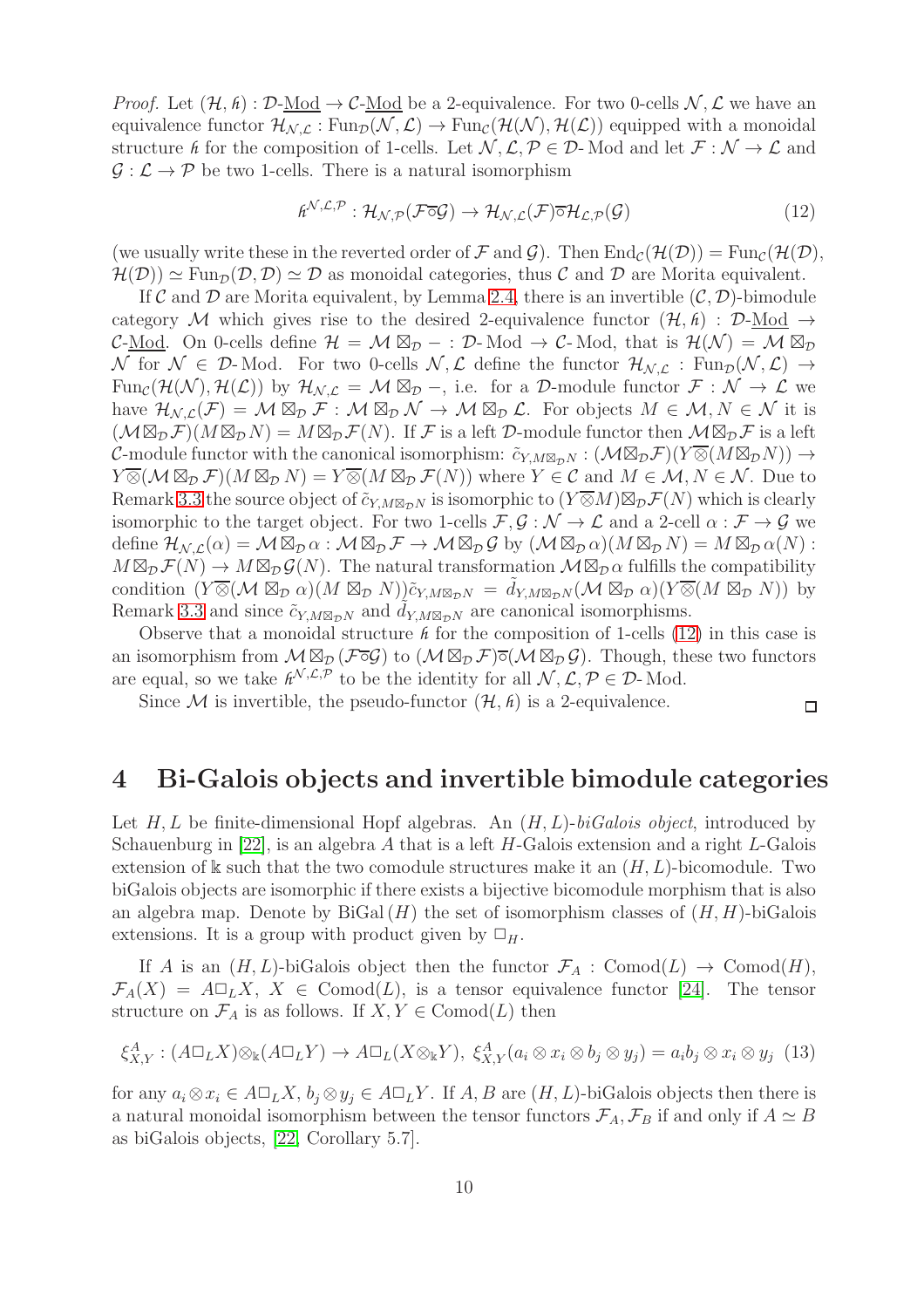**Lemma 4.1** Let A be an  $(H, H)$ -biGalois object.

- 1. The category  $_A\mathcal{M}$  is an invertible  $\text{Rep}(H)$ -bimodule category.
- 2. Comod $(H)^{\mathcal{F}_A}$  is an invertible Comod $(H)$ -bimodule category.

Proof. (1) is a consequence of Theorem [2.7](#page-7-2) (c) and (2) is a particular case of Lemma [2.5.](#page-5-1)  $\Box$ 

Bimodule categories in Lemma [4.1](#page-9-1) are related via the isomorphism presented in [\(7\)](#page-5-2). Let us explain this assertion in detail. The category of finite-dimensional vector spaces  $vect_{\mathbb{k}}$  is an invertible  $(\text{Comod}(H), \text{Rep}(H^{\text{op}}))$ -bimodule category. Let us denote

> $\Phi: {\rm BrPic\,}({\rm Comod}(H)) \to {\rm BrPic\,}({\rm Rep}(H^{\rm op}))$  $(14)$

<span id="page-10-0"></span>the isomorphism described in [\(7\)](#page-5-2) using  $\mathcal{M} = vect_{\mathbb{k}}$ .

**Proposition 4.2** Let A be an  $(H, H)$ -biGalois object, then  $\Phi([\text{Comod}(H)^{\mathcal{F}_A}]) = [\mathcal{M}_A].$ *Proof.* Let us denote  $\mathcal{C} = \text{Comod}(H)$ . By definition we get

$$
\Phi([\mathcal{C}^{\mathcal{F}_A}]) = [vect_{\mathbb{k}}^{op} \boxtimes_{\mathcal{C}} \mathcal{C}^{\mathcal{F}_A} \boxtimes_{\mathcal{C}} vect_{\mathbb{k}}]
$$
  
\n
$$
= [(vect_{\mathbb{k}}^{op})^{\mathcal{F}_A} \boxtimes_{\mathcal{C}} vect_{\mathbb{k}}]
$$
  
\n
$$
= [({}^{\mathcal{F}_A} vect_{\mathbb{k}})^{op} \boxtimes_{\mathcal{C}} vect_{\mathbb{k}}]
$$
  
\n
$$
= [Hom_{\mathcal{C}}({}^{\mathcal{F}_A} vect_{\mathbb{k}}, vect_{\mathbb{k}})].
$$

The second and third equality follow from Lemma [2.5](#page-5-1) (2). The last equality is [\[16,](#page-25-4) Thm. 3.20]. It remains to prove that there is an equivalence of bimodule categories

$$
\mathcal{M}_A \simeq \text{Hom}_{\mathcal{C}}(\mathcal{F}_A \text{vect}_\Bbbk, \text{vect}_\Bbbk).
$$

We shall only sketch the proof. Given an object  $(U, \mu) \in \mathcal{M}_A$ ,  $\mu : U \otimes_{\Bbbk} A \to U$ , define the functor  $(G, c) \in Hom_{\mathcal{C}}(\mathcal{F}_A \text{vect}_k, \text{vect}_k)$  as follows. For any  $M \in \text{vect}_k$  set  $G(M) = U \otimes_k M$ , and  $c_{X,M}: U \otimes_{\Bbbk} (A \square_H X) \otimes_{\Bbbk} M \rightarrow X \otimes_{\Bbbk} U \otimes_{\Bbbk} M$  is

$$
c_{X,M}(u\otimes a_i\otimes x_i\otimes m)=x_i\otimes u\cdot a_i\otimes m,
$$

for all  $u \in U$ ,  $m \in M$ ,  $\sum a_i \otimes x_i \in A \square_H X$ . Conversely, given a module functor  $(G, c) \in$  $\text{Hom}_{\mathcal{C}}(\mathcal{F}_A\text{vect}_\Bbbk, \text{vect}_\Bbbk),$  since it is exact, there exists an object  $U \in \text{vect}_\Bbbk$  such that  $G(M)$  $U \otimes_{\mathbb{k}} M$  for any  $M \in vect_{\mathbb{k}}$ . The object U has a right A-module structure  $\mu : U \otimes_{\mathbb{k}} A \to U$ defined by

$$
\mu = (\epsilon \otimes id_{U}) c_{H,\mathbb{k}} (\mathrm{id}_{U} \otimes \rho).
$$

Here  $\rho: A \to A \otimes_k H$  is the right H-comodule structure. Both constructions are welldefined and inverse of each other. □

If  $(A, \lambda)$  is a left H-comodule algebra and  $g \in G(H)$  is a group-like element we can define a new comodule algebra  $A<sup>g</sup>$  on the same underlying algebra A with the coaction given by  $\lambda^g : A^g \to H \otimes_{\mathbb{k}} A^g$ :

<span id="page-10-1"></span>
$$
\lambda^{g}(a) = g^{-1} a_{(-1)} g \otimes a_{(0)} \tag{15}
$$

for all  $a \in A$ . If A is an  $(H, H)$ -biGalois object let  $A<sup>g</sup>$  denote the above left comodule algebra whose right comodule structure remains unchanged.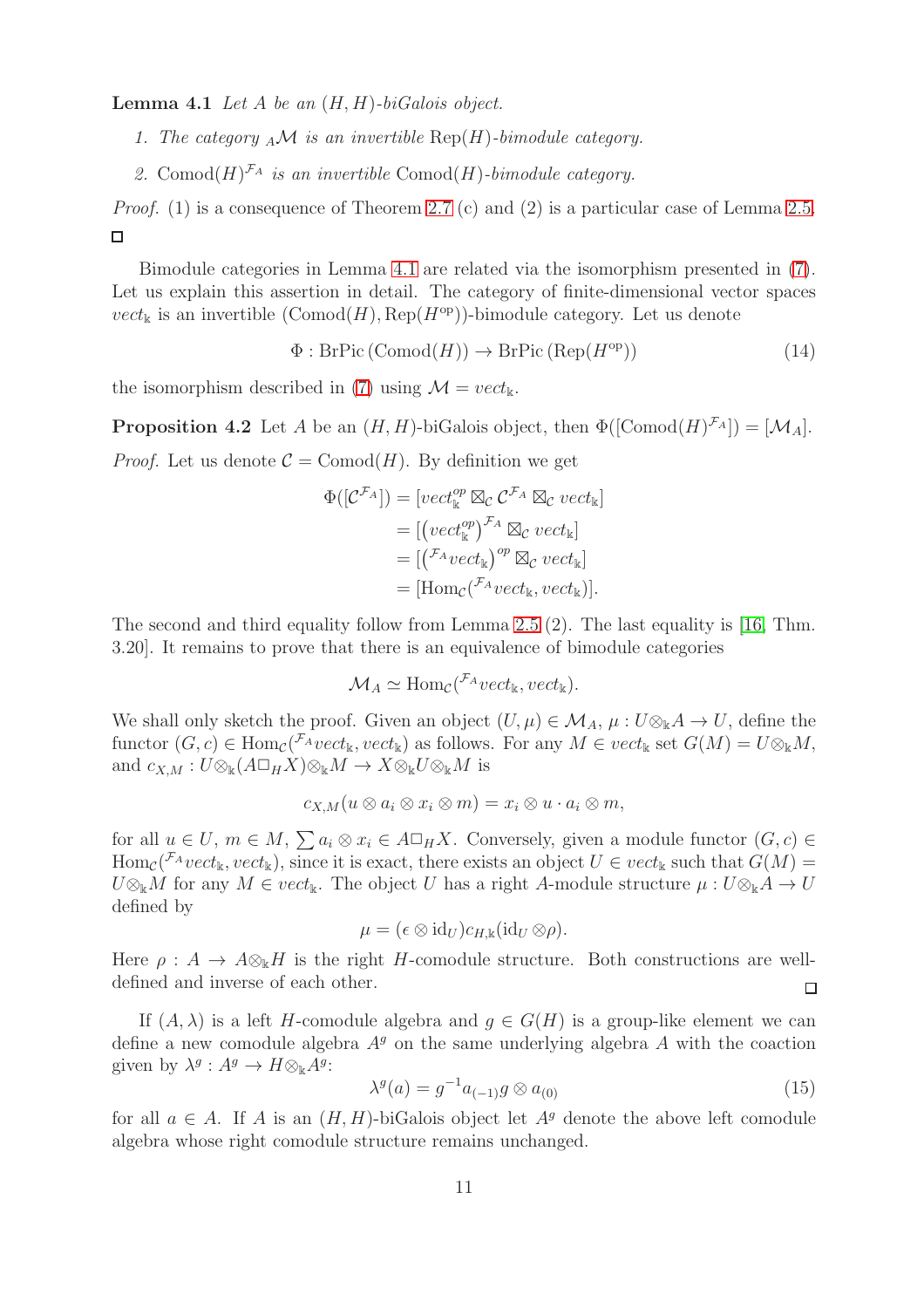$\Box$ 

<span id="page-11-1"></span>**Definition 4.4** If  $A, B \in \text{BiGal}(H)$  we shall say that A is equivalent to B, and denote it by  $A \sim B$  if there exists an element  $g \in G(H)$  such that  $A<sup>g</sup> \simeq B$  as biGalois objects.

<span id="page-11-0"></span>**Theorem 4.5** Let  $A, B \in \text{BiGal}(H)$ . The following statements are equivalent.

- 1.  $A \sim B$ ;
- 2. there exists an equivalence Comod $(H)^{\mathcal{F}_A} \simeq \text{Comod}(H)^{\mathcal{F}_B}$  of Comod $(H)$ -bimodule categories;
- 3. there exists an equivalence  $_A\mathcal{M} \simeq {}_B\mathcal{M}$  of Rep(H)-bimodule categories;
- 4. there exists a pseudo-natural isomorphism  $(\eta, \eta_0) : \mathcal{F}_A \to \mathcal{F}_B$ .

*Proof.* The equivalence between (2) and (4) is given in [\[14,](#page-24-3) Lemma 6.1]. The equivalence between  $(2)$  and  $(3)$  follows from Proposition [4.2.](#page-10-0) Let us prove that  $(1)$  is equivalent to (4). Assume that there is a group-like element  $g \in G(H)$  and a bicomodule algebra isomorphism  $f : A^g \to B$ . Define  $\eta_0 = \mathbb{k}$  with left H-comodule action  $\eta_0 \to H \otimes_{\mathbb{k}} \eta_0$ ,  $1 \rightarrow g \otimes 1$ , and for any  $X \in \text{Comod}(H)$ 

$$
\eta_X: \mathcal{F}_A(X) \otimes_{\Bbbk} \eta_0 \to \eta_0 \otimes_{\Bbbk} \mathcal{F}_B(X), \quad \eta_X(a \otimes x \otimes 1) = 1 \otimes f(a) \otimes x,
$$

for all  $a \otimes x \in \mathcal{F}_A(X)$ . Since f is a right H-comodule morphism the map  $\eta_X$  is well-defined. Let  $X, Y \in \text{Comod}(H)$ ,  $a \otimes x \in \mathcal{F}_A(X)$ ,  $b \otimes y \in \mathcal{F}_A(Y)$ , then

$$
(\mathrm{id}_{\eta_0} \otimes (\xi_{X,Y}^B)^{-1})(\eta_X \otimes \mathrm{id})(\mathrm{id} \otimes \eta_Y)(a \otimes x \otimes b \otimes y \otimes 1) = 1 \otimes f(a)f(b) \otimes x \otimes y
$$
  
= 1 \otimes f(ab) \otimes x \otimes y  
=  $\eta_{X \otimes Y}((\xi_{X,Y}^A)^{-1} \otimes \mathrm{id}_{\eta_0})(a \otimes x \otimes b \otimes y \otimes 1).$ 

Thus [\(11\)](#page-7-0) is fulfilled and  $(\eta, \eta_0)$  is a pseudo-natural transformation.

Now, let us assume that there exists a pseudo-natural isomorphism  $(\eta, \eta_0): \mathcal{F}_A \to \mathcal{F}_B$ . Since  $\eta_0 \in \text{Comod}(H)$  is an invertible object it is one-dimensional. Hence, there exists a group-like element  $g \in G(H)$  such that the coaction  $\eta_0 \to H \otimes_{\mathbb{k}} \eta_0$  is given by  $1 \mapsto g \otimes 1$ . Define  $f : A \to B$  as the composition

$$
A\xrightarrow{\iota}A\otimes_{\Bbbk}\eta_0\xrightarrow{\rho\otimes\mathrm{id}}A\Box_H H\otimes_{\Bbbk}\eta_0\xrightarrow{\eta_H}\eta_0\otimes_{\Bbbk}B\Box_H H\xrightarrow{\mathrm{id}\otimes\epsilon}\eta_0\otimes_{\Bbbk}B\xrightarrow{\pi}B.
$$

We must show that  $f$  is an algebra map and an  $H$ -bicomodule homomorphism.

Claim 4.6  $f : A \rightarrow B$  is an algebra map.

*Proof of Claim.* It is enough to prove that  $\eta_H$  is an algebra map. Observe that  $A\Box_H H$ is a subalgebra of  $A\otimes_k H$  and the algebra structure on  $A\Box_H H\otimes_k \eta_0$  is that of the tensor product algebra. We shall denote

$$
m_1: \mathcal{F}_A(H) \otimes_{\Bbbk} \eta_0 \otimes_{\Bbbk} \mathcal{F}_A(H) \otimes_{\Bbbk} \eta_0 \to \mathcal{F}_A(H) \otimes_{\Bbbk} \eta_0,
$$
  

$$
m_2: \eta_0 \otimes_{\Bbbk} \mathcal{F}_B(H) \otimes_{\Bbbk} \eta_0 \otimes_{\Bbbk} \mathcal{F}_B(H) \to \eta_0 \otimes_{\Bbbk} \mathcal{F}_B(H),
$$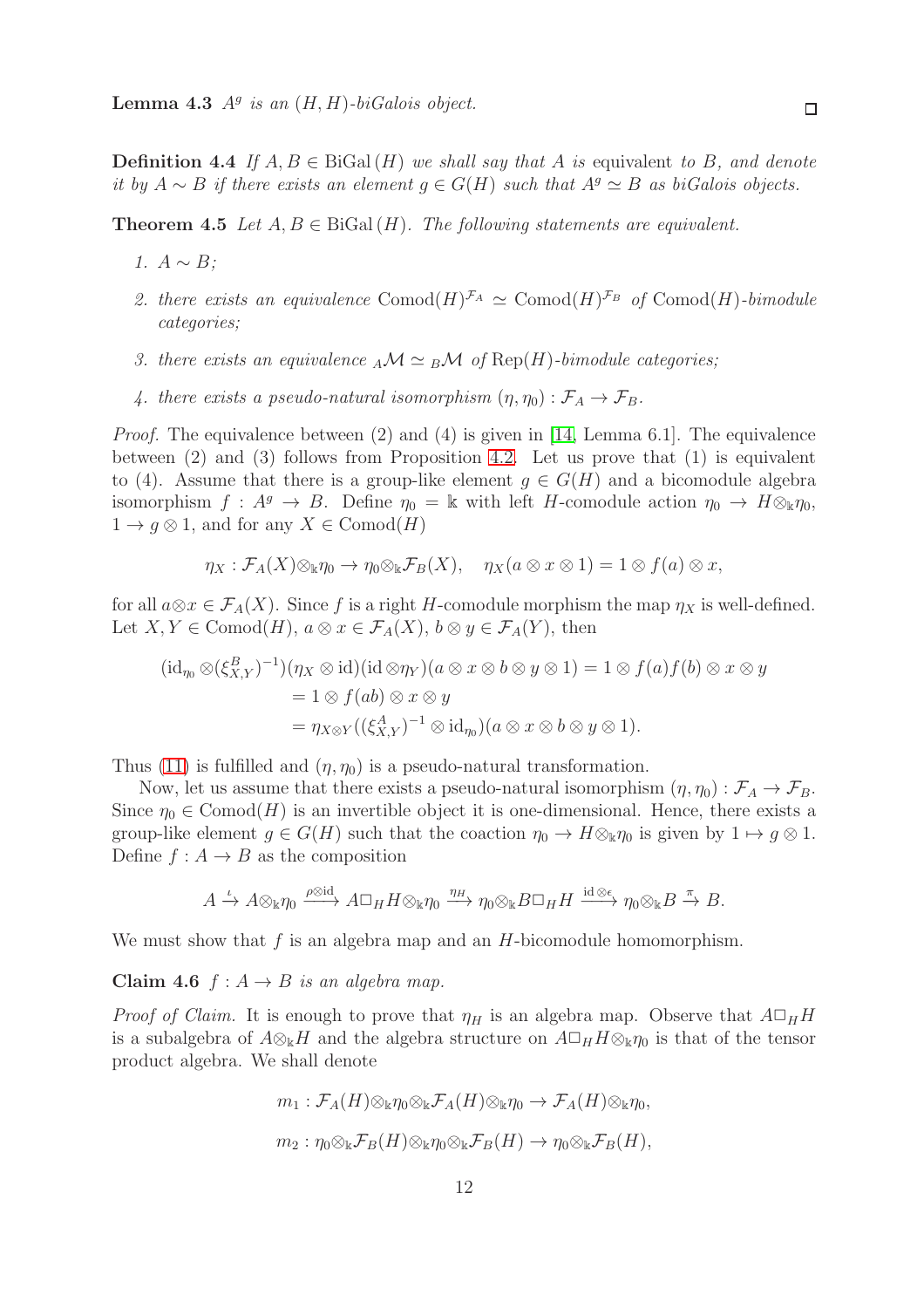the algebra structures. Define the isomorphisms

$$
\gamma_0: \eta_0 \otimes_{\mathbb{k}} \mathcal{F}_B(H) \otimes_{\mathbb{k}} \mathcal{F}_B(H) \to \eta_0 \otimes_{\mathbb{k}} \mathcal{F}_B(H) \otimes_{\mathbb{k}} \eta_0 \otimes_{\mathbb{k}} \mathcal{F}_B(H), \quad \gamma_0(1 \otimes a \otimes b) = 1 \otimes a \otimes 1 \otimes b,
$$
  
\n
$$
\gamma_1: \mathcal{F}_A(H) \otimes_{\mathbb{k}} \mathcal{F}_A(H) \otimes_{\mathbb{k}} \eta_0 \to \mathcal{F}_A(H) \otimes_{\mathbb{k}} \eta_0 \otimes_{\mathbb{k}} \mathcal{F}_A(H) \otimes_{\mathbb{k}} \eta_0, \quad \gamma_1(x \otimes y \otimes 1) = x \otimes 1 \otimes y \otimes 1,
$$
  
\n
$$
\gamma_2: \mathcal{F}_A(H) \otimes_{\mathbb{k}} \eta_0 \otimes \mathcal{F}_B(H) \to \mathcal{F}_A(H) \otimes_{\mathbb{k}} \eta_0 \otimes_{\mathbb{k}} \mathcal{F}_B(H), \quad \gamma_2(x \otimes 1 \otimes b) = x \otimes 1 \otimes 1 \otimes b,
$$

for all  $a, b \in \mathcal{F}_B(H)$ ,  $x, y \in \mathcal{F}_A(H)$ . It is not difficult to prove that

<span id="page-12-0"></span>
$$
(\mathrm{id}_{\mathcal{F}_A(H)} \otimes \mathrm{id}_{\eta_0} \otimes \eta_H) \gamma_1 = \gamma_2(\mathrm{id}_{\mathcal{F}_A(H)} \otimes \eta_H),\tag{16}
$$

<span id="page-12-2"></span><span id="page-12-1"></span>
$$
(\eta_H \otimes \mathrm{id}_{\eta_0} \otimes \mathrm{id}_{\mathcal{F}_B(H)})\gamma_2 = \gamma_0(\eta_H \otimes \mathrm{id}_{\mathcal{F}_B(H)}).
$$
\n(17)

Let us denote  $m : H \otimes_k H \to H$  the product. Since m is a morphism in Comod(H), the naturality of  $\eta$  implies that  $(\mathrm{id}_{\eta_0} \otimes \mathcal{F}_B(m))\eta_{H\otimes H} = \eta_H(\mathcal{F}_A(m) \otimes \mathrm{id}_{\eta_0})$ . The following equalities are readily verified:

<span id="page-12-3"></span>
$$
\mathcal{F}_A(m) \otimes \mathrm{id}_{\eta_0} = m_1 \gamma_1(\xi_{H,H}^A \otimes \mathrm{id}_{\eta_0}), \quad \mathrm{id}_{\eta_0} \otimes \mathcal{F}_B(m) = m_2 \gamma_0(\mathrm{id}_{\eta_0} \otimes \xi_{H,H}^B). \tag{18}
$$

Since  $\eta$  is pseudo-natural, then

$$
(\eta_H \otimes \mathrm{id}_{\mathcal{F}_B(H)}) (\mathrm{id}_{\mathcal{F}_A(H)} \otimes \eta_H) (\xi_{H,H}^A \otimes \mathrm{id}_{\eta_0}) = (\mathrm{id}_{\eta_0} \otimes \xi_{H,H}^B) \eta_{H \otimes H}.
$$
 (19)

Let us denote the isomorphism  $\phi = \gamma_1(\xi_{H,H}^A \otimes id_{\eta_0})$ . We have that

$$
(\eta_H \otimes \eta_H)\phi = (\eta_H \otimes id_{\eta_0 \otimes \mathcal{F}_B(H)}) (id_{\mathcal{F}_A(H) \otimes \eta_0} \otimes \eta_H)\gamma_1(\xi_{H,H}^A \otimes id_{\eta_0})
$$
  
\n
$$
= (\eta_H \otimes id_{\eta_0 \otimes \mathcal{F}_B(H)}) (\gamma_2 (id_{\mathcal{F}_A(H)} \otimes \eta_H))(\xi_{H,H}^A \otimes id_{\eta_0})
$$
  
\n
$$
= \gamma_0(\eta_H \otimes id_{\mathcal{F}_B(H)}) (id_{F(H)} \otimes \eta_H)(\xi_{H,H}^A \otimes id_{\eta_0})
$$
  
\n
$$
= \gamma_0 (id_{\eta_0} \otimes \xi_{H,H}^B) \eta_{H \otimes H}.
$$

The second equality follows from  $(16)$ , the third equality by  $(17)$  and the last equality follows from [\(19\)](#page-12-2). Now, we have that

$$
\eta_H m_1 \phi = \eta_H(\mathcal{F}_A(m) \otimes \mathrm{id}_{\eta_0}) = (\mathrm{id}_{\eta_0} \otimes \mathcal{F}_B(m)) \eta_{H \otimes H}
$$
  
= 
$$
m_2 \gamma_0 (\mathrm{id}_{\eta_0} \otimes \xi_{H,H}^B) \eta_{H \otimes H} = m_2 (\eta_H \otimes \eta_H) \phi.
$$

The first and third equalities follow from [\(18\)](#page-12-3). Hence  $\eta_H m_1 = m_2(\eta_H \otimes \eta_H)$  and  $\eta_H$  is an algebra map. That  $\eta_H(1 \otimes 1 \otimes 1) = 1 \otimes 1 \otimes 1$  follows from the naturality of  $\eta$  (since  $A\Box_H\Bbbk = \Bbbk$ , it is  $\eta_{\Bbbk} = \mathrm{id}_{\Bbbk}$ .  $\Box$ 

For any vector space V we shall denote by  $V^t$  the same vector space V with trivial left H-coaction:  $\lambda^t: V^t \to H \otimes_{\mathbb{k}} V^t$ ,  $\lambda^t(v) = 1 \otimes v$  for all  $v \in V$ . Then  $A \Box_H V^t = V^t$  and  $\eta$  is additive, because for any vector space V we have that  $\eta_{V^t} = id_V$ .

Claim 4.7  $f : A \rightarrow B$  is a right H-comodule map.

*Proof of Claim.* The spaces  $A\Box_H H\otimes_{\Bbbk} \eta_0$  and  $\eta_0\otimes_{\Bbbk} B\Box_H H$  have a right H-comodule structure as follows:

$$
\rho_1: A \Box_H H \otimes_{\Bbbk} \eta_0 \to A \Box_H H \otimes_{\Bbbk} \eta_0 \otimes_{\Bbbk} H, \quad \rho_2: \eta_0 \otimes_{\Bbbk} B \Box_H H \to \eta_0 \otimes_{\Bbbk} B \Box_H H \otimes_{\Bbbk} H,
$$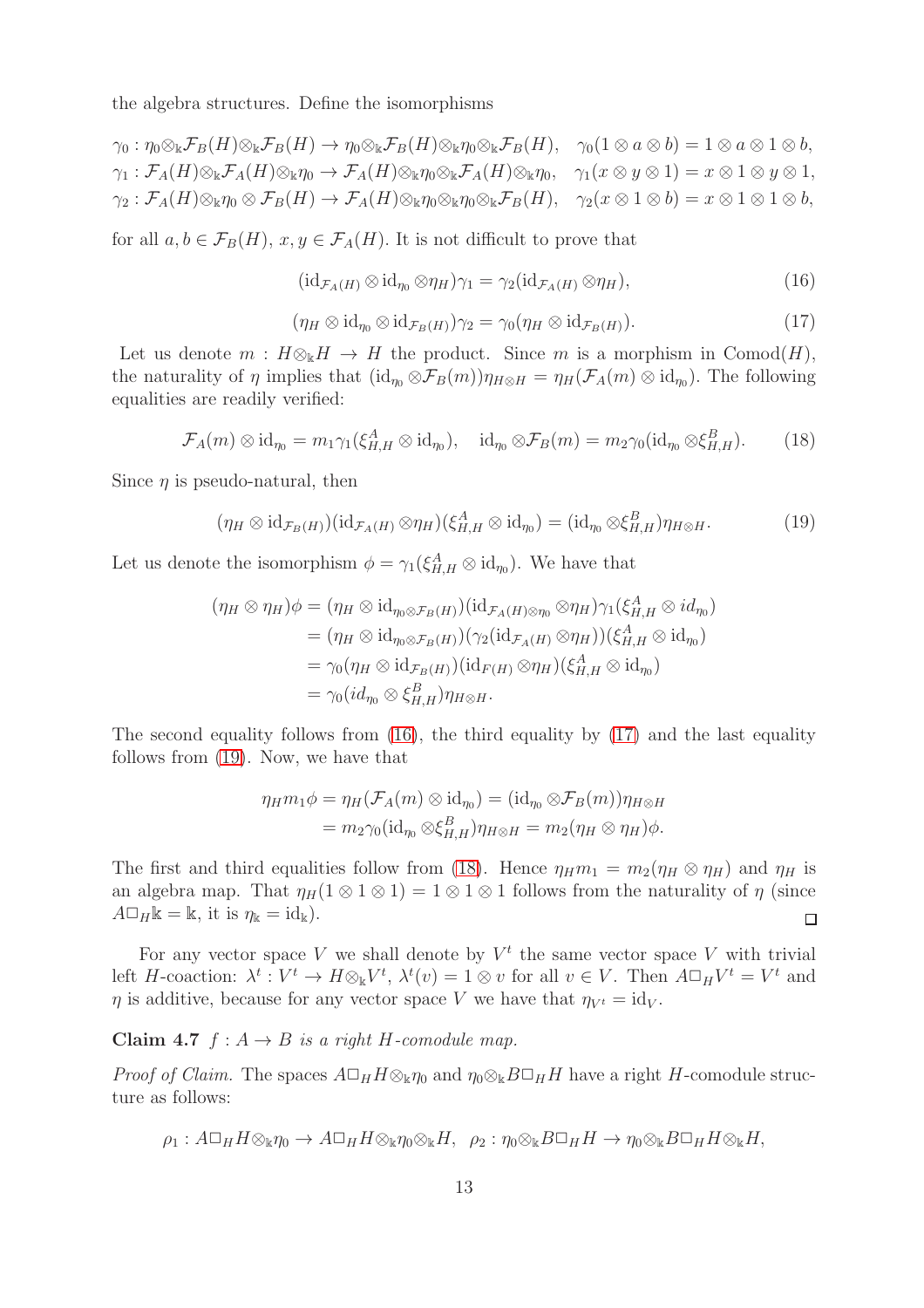$$
\rho_1(a\otimes h\otimes 1)=a\otimes h_{(1)}\otimes 1\otimes h_{(2)},\quad \rho_2(1\otimes b\otimes h)=1\otimes b\otimes h_{(1)}\otimes h_{(2)},
$$

for all  $a\otimes h \in A\Box_H H$ ,  $b\otimes h \in B\Box_H H$ . With these structures, the maps  $\iota, \rho \otimes id$ , id  $\otimes \varepsilon$  and  $\pi$  are comodule morphisms. Hence, it is enough to prove that  $\eta_H$  is a right H-comodule map. First note that

$$
\rho_1 = (\mathrm{id} \otimes \eta_{H^t})(\xi_{H,H^t}^A \otimes \mathrm{id}_{\eta_0})(\mathrm{id} \otimes \Delta \otimes \mathrm{id}), \quad \rho_2 = (\mathrm{id}_{\eta_0} \otimes \xi_{H,H^t}^B)(\mathrm{id} \otimes \mathrm{id} \otimes \Delta).
$$

Now, we have

$$
(\eta_H \otimes id_H)\rho_1 = (\eta_H \otimes id_H)(id \otimes \eta_{H^t})(\xi_{H,H^t}^A \otimes id_{\eta_0})(id \otimes \Delta \otimes id)
$$
  
= 
$$
(id_{\eta_0} \otimes \xi_{H,H^t}^B)\eta_{H \otimes_k H^t}(id \otimes \Delta \otimes id)
$$
  
= 
$$
(id_{\eta_0} \otimes \xi_{H,H^t}^B)(id \otimes id \otimes \Delta)\eta_H = \rho_2 \eta_H.
$$

The second equality follows from [\(11\)](#page-7-0), and the third one follows from the naturality of  $\eta$ since  $\Delta: H \to H \otimes_{\mathbb{k}} H^t$  is a left H-comodule map.  $\Box$ 

#### Claim 4.8  $f : A^g \to B$  is a left H-comodule map.

Proof of Claim. If  $\lambda: C \to H \otimes_{\mathbb{k}} C$  is a left H-comodule and  $q \in G(H)$ , define the left H-comodules  $C^{(g)}$  and  $^{(g)}C$  as follows. As vector spaces  $C^{(g)} = {}^{(g)}C = C$ , the comodule structures  $\lambda^{(g)}: C^{(g)} \to H \otimes_{\Bbbk} C^{(g)}, \ ^{(g)} \lambda: {}^{(g)}C \to H \otimes_{\Bbbk} {}^{(g)}C$  are defined by

$$
\lambda^{(g)}(c) = c_{(-1)}g \otimes c_{(0)}, \quad {}^{(g)}\lambda(c) = gc_{(-1)} \otimes c_{(0)},
$$

for all  $c \in C$ . Note that  $f : A^g \to B$  is a left H-comodule map if and only if  $f : A^{(g)} \to$ (g) B is a left H-comodule map. It is enough to observe that  $\iota : A^{(g)} \to A \otimes_{\mathbb{k}} \eta_0$  and  $\pi : \eta_0 \otimes_{\Bbbk} B \to {}^{(g)}B$  are comodule morphisms.  $\Box$ 

<span id="page-13-0"></span>Define InnbiGal( $H$ ) as the set of isomorphism classes of  $(H, H)$ -biGalois objects A such that  $A \sim H$ .

Corollary 4.9 There is an exact sequence of groups

$$
1 \to \text{InnbiGal}(H) \to \text{BiGal}(H) \to \text{BrPic}(\text{Rep}(H)).
$$

*Proof.* Define the map  $\phi$ : BiGal  $(H) \to \text{BrPic}(\text{Rep}(H)), \phi([A]) = [A \mathcal{M}]$ , for any isomorphism class  $[A] \in \text{BiGal}(H)$ . Here  $[A\mathcal{M}]$  denotes the equivalence class of the bimodule category  $_A\mathcal{M}$ . By Lemma [4.1](#page-9-1) it follows that  $\phi$  is well-defined and by Theorem [2.7](#page-7-2) it is a group map. If  $\phi([A])$  is the trivial element in BrPic (Rep(H)), by Theorem [4.5](#page-11-0) it follows that  $A \sim H$ .  $\Box$ 

Remark 4.10 The above exact sequence can be thought of as an analogue of the sequence studied in [\[5\]](#page-24-7). It would be interesting to give an interpretation of the results obtained in [\[5\]](#page-24-7) in this context.

Corollary 4.11 If  $H^*$  is a quasi-triangular Hopf algebra, there is an injective group homomorphism  $\text{BiGal}(H) \to \text{BrPic}(\text{Rep}(H)).$ 

*Proof.* Let  $A \in \text{InnbiGal}(H)$ . It follows from Theorem [4.5](#page-11-0) that there is a pseudo-natural isomorphism between the monoidal functors  $\mathcal{F}_A$  and  $\mathcal{F}_H$ . From Lemma [3.1](#page-7-1) it follows that there is a natural monoidal isomorphism between  $\mathcal{F}_A$  and  $\mathcal{F}_H$ . This implies that  $A \simeq H$ as biGalois objects.  $\Box$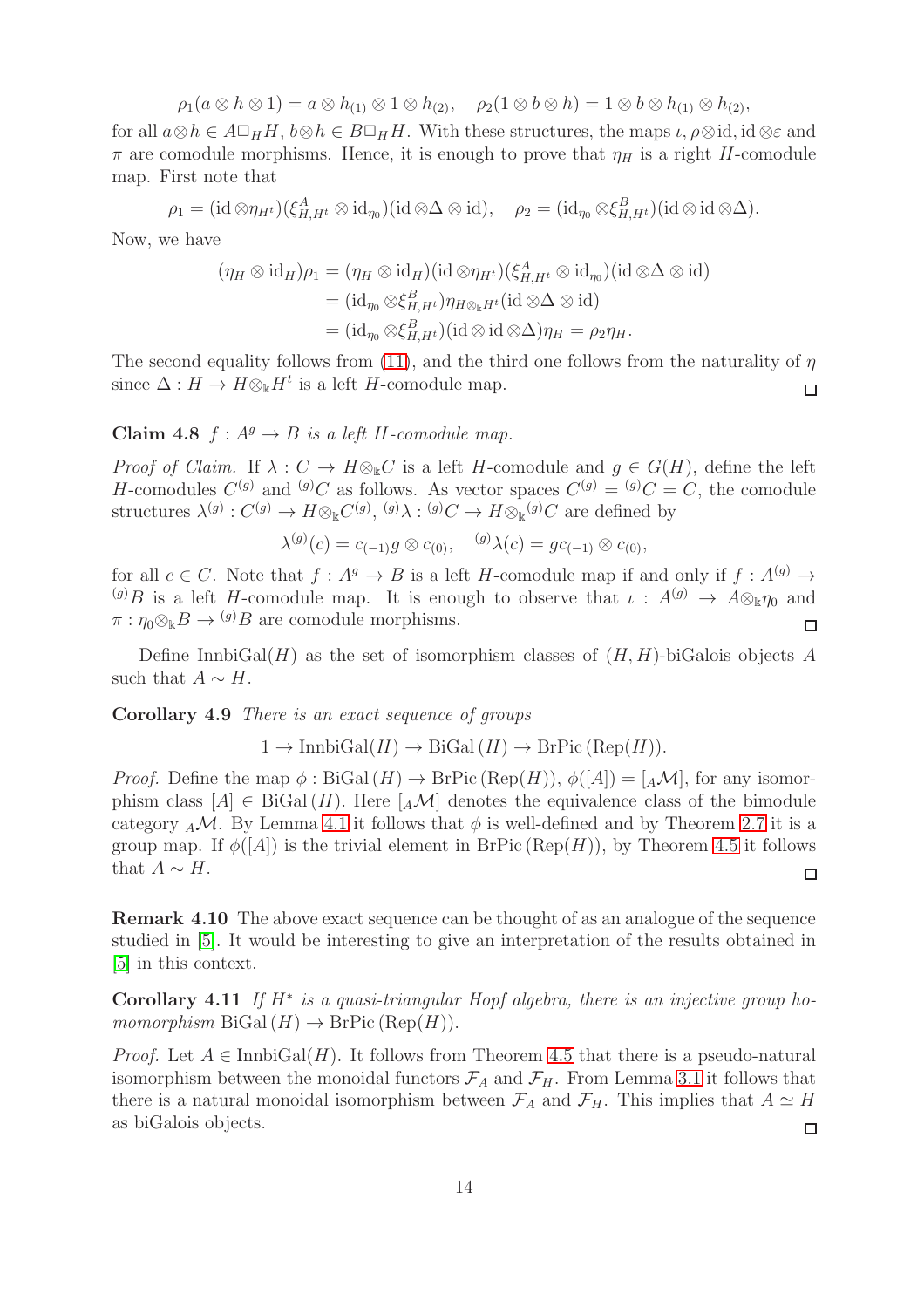# 5 Families of invertible  $\text{Rep}(T_q)$ -bimodule categories

Let  $n \geq 2$  be a natural number and q a n-th primitive root of unity. The Taft algebra is

$$
T_q = \mathbb{K}\langle g, x | g^n = 1, x^n = 0, gx = q x g \rangle.
$$

The structure of a Hopf algebra on  $T_q$  is such that g is group-like, x is  $(1, g)$ -primitive, that is,  $\Delta(x) = x \otimes 1 + g \otimes x$  with  $S(x) = -g^{-1}x$ . When  $n = 2$  note that we recover Sweedler's Hopf algebra  $H_4$ . The Taft algebra is isomorphic to a Radford biproduct

$$
T_q \cong k[x]/(x^n) \# \mathbb{k} \mathbb{Z}_n \tag{20}
$$

(send  $G \mapsto 1 \otimes g$  and  $X \mapsto x \otimes 1$ ), where  $g \cdot x = q x$ . The following technical result will be needed later.

**Lemma 5.1** There is a Hopf algebra isomorphism  $\phi: T_{q^{-1}} \longrightarrow T_q^{\text{cop}}$ .

*Proof.* Let us assume that  $T_q$  is generated by elements g, x such that  $g^n = 1, x^n = 0, gx =$ q xg and

$$
\Delta(g) = g \otimes g, \quad \Delta(x) = x \otimes 1 + g \otimes x,
$$

and  $T_{q^{-1}}$  is generated by elements g, y such that  $g^n = 1$ ,  $y^n = 0$ ,  $g^{-1}y = q^{-1}yg^{-1}$  and the coproduct is determined by

$$
\Delta(g) = g \otimes g, \quad \Delta(y) = y \otimes 1 + g^{-1} \otimes y.
$$

(Strictly speaking, in  $T_{q^{-1}}$  we should take  $g^{-1}$  for a generator rather than g, but all the relations remain the same.) The algebra map  $\phi : T_{q^{-1}} \to T_q^{\text{cop}}$  determined by  $\phi(g) =$  $g, \phi(y) = xg^{-1}$ , is a well-defined Hopf algebra isomorphism. □

As we are interested in finding invertible  $\text{Rep}(T_q)$ -bimodule categories, which are left  $\text{Rep}(T_q \otimes T_q^{cop})$ -module categories, from now on we shall consider the Hopf algebra  $H =$  $T_q \otimes T_{q^{-1}}$ .

Let  $V_1$  and  $V_2$  be the one dimensional vector spaces spanned by x and y respectively,  $\mathbb{Z}_n = \langle g \rangle = \langle g^{-1} \rangle$  with  $g^n = 1$  and let  $G = \mathbb{Z}_n \times \mathbb{Z}_n = \langle g \rangle \times \langle g \rangle$ . The vector spaces  $V_1$  and  $V_2$  are G-modules via

$$
(g^i, g^j) \cdot x = g^i \cdot x = q^i x
$$
 and  $(g^i, g^j) \cdot y = g^j \cdot y = q^j y$ .

The algebra H is generated by the elements  $\{f \in G, x, y\}$  subject to relations

$$
x^n = 0 = y^n, \quad xy = yx, \quad fx = (f \cdot x)f, \quad fy = (f \cdot y)f.
$$

Its Hopf algebra structure is given by

$$
\Delta(x) = x \otimes 1 + (g, 1) \otimes x, \quad \Delta(y) = y \otimes 1 + (1, g^{-1}) \otimes y, \quad \Delta(f) = f \otimes f.
$$

In other words,  $H = \mathfrak{B}(V) \# \mathbb{R}G$  where  $\mathfrak{B}(V)$  is the Nichols algebra of the Yetter-Drinfeld module  $V = V_1 \oplus V_2$  over kG. The coaction  $\delta : V_1 \oplus V_2 \to \Bbbk G \otimes_{\Bbbk} (V_1 \oplus V_2)$  is given by

$$
\delta(v) = (g, 1) \otimes v, \quad \delta(w) = (1, g^{-1}) \otimes w,
$$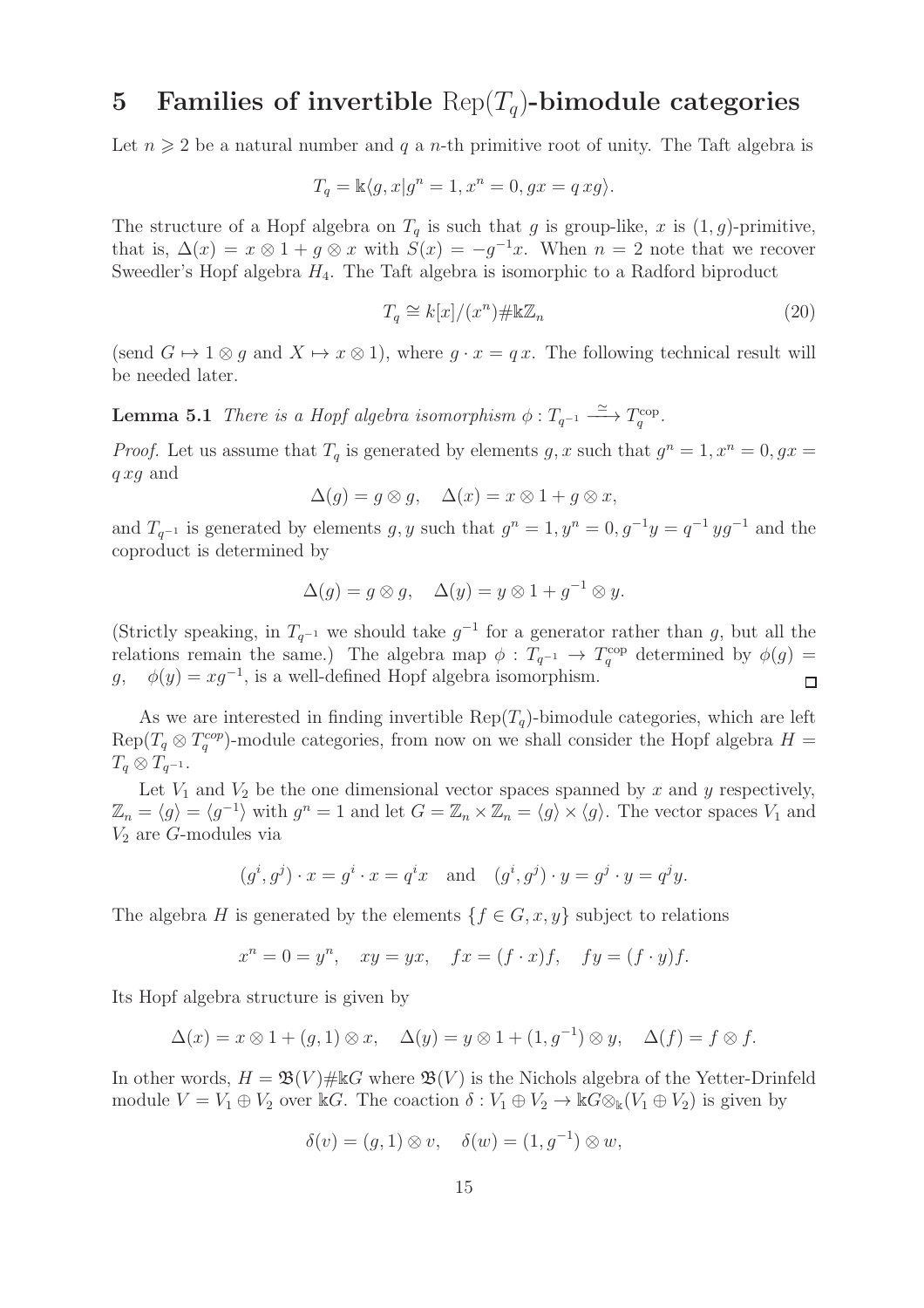for all  $v \in V_1, w \in V_2$ . Let us define a new Hopf algebra that will be used later. If  $\chi_1, \chi_2 : G \to \mathbb{k}$  are characters then V has a new action of G as follows. For any  $f \in G$ ,  $v \in V_1, w \in V_2$ 

$$
f \rhd v = \chi_1(f) \cdot v, \quad f \rhd w = \chi_2(f) \cdot w.
$$

Let  $\chi_1, \chi_2$  be characters such that  $\chi_1(1,g^{-1})\chi_2(g,1) = 1$ . In this case V with the new action and the same coaction is a Yetter-Drinfeld module over kG that we shall denote by  $V_{(\chi_1,\chi_2)}$ . Observe that V and also  $V_{(\chi_1,\chi_2)}$  are quantum linear spaces, see [\[2\]](#page-24-8).

**Definition 5.2** If  $\chi_1, \chi_2 : G \to \mathbb{k}$  are characters such that  $\chi_1(1, g^{-1})\chi_2(g, 1) = 1$  we denote  $H_{(\chi_1,\chi_2)} = \mathfrak{B}(V_{(\chi_1,\chi_2)}) \# \Bbbk G$ .

The algebra  $H_{(\chi_1,\chi_2)}$  is generated by elements  $\{f \in G, x, y\}$  subject to relations

$$
x^n = 0 = y^n
$$
,  $xy = \chi_2(g, 1) yx$ ,  $fx = (f \rhd x)f$ ,  $fy = (f \rhd y)f$ .

Its coproduct is the same as the coproduct of H.

# 5.1 Twisting  $T_q \otimes T_{q^{-1}}$

We will next investigate the Hopf algebra  $(T_q \otimes T_{q^{-1}})^{[\sigma]}$  for Hopf 2-cocycles  $\sigma$  obtained as in Lemma [2.1.](#page-3-2) Let  $\psi \in Z^2(G, \mathbb{k}^\times)$ . We define  $\chi_1, \chi_2 : G \to k^\times$  characters on G, via

<span id="page-15-0"></span>
$$
\chi_1(f) = \frac{\psi(f, (g, 1))}{\psi((g, 1), f)} \quad \text{and} \quad \chi_2(f) = \frac{\psi(f, (1, g^{-1}))}{\psi((1, g^{-1}), f)}.
$$
\n(21)

The proof of the following result is straightforward.

**Proposition 5.3** Assume  $\psi \in Z^2(G, k^{\times})$  is a 2-cocycle. Let  $\sigma : H \otimes H \to \mathbb{k}$  be a 2cocycle coming from  $\psi$  as in Lemma [2.1](#page-3-2) and  $\chi_1, \chi_2$  characters in G defined in [\(21\)](#page-15-0). There is an isomorphism of Hopf algebras  $H^{[\sigma]} \simeq H_{(\chi_1,\chi_2)}$ . □

#### 5.2 Homogeneous coideal subalgebras in Taft Hopf algebra

Due to [\[23,](#page-25-0) Theorem 6.1] any coideal subalgebra of a finite-dimensional Hopf algebra H is an  $H$ -simple comodule algebra. Its *lifting* will also be of that type and thus it will determine an exact indecomposable  $\text{Rep}(H)$ -bimodule category. Any exact indecomposable module category emerges in this way. This is why a fundamental piece of information needed to compute exact  $\text{Rep}(T_a)$ -bimodule categories is the classification of its coideal subalgebras. This is the main goal of this section. As before, we set  $H = T_q \otimes T_{q^{-1}}$ .

Note that  $H(1) = (V_1 \oplus V_2) \otimes \Bbbk G$ . For  $(v_1, v_2) = (\alpha x, \beta y) \in V_1 \oplus V_2$ , with  $\alpha, \beta \in \Bbbk$ , we will denote

$$
[(v_1, v_2)] = v_1 + v_2(g, g) \in H(1) \text{ and } [(\widetilde{v_1, v_2})] = v_2 + v_1(g^{-1}, g^{-1}) \in H(1).
$$

<span id="page-15-1"></span>Remark 5.4 The following holds:

$$
[(v_1, v_2)]^n = \widetilde{[(v_1, v_2)]}^n = 0
$$
\n(22)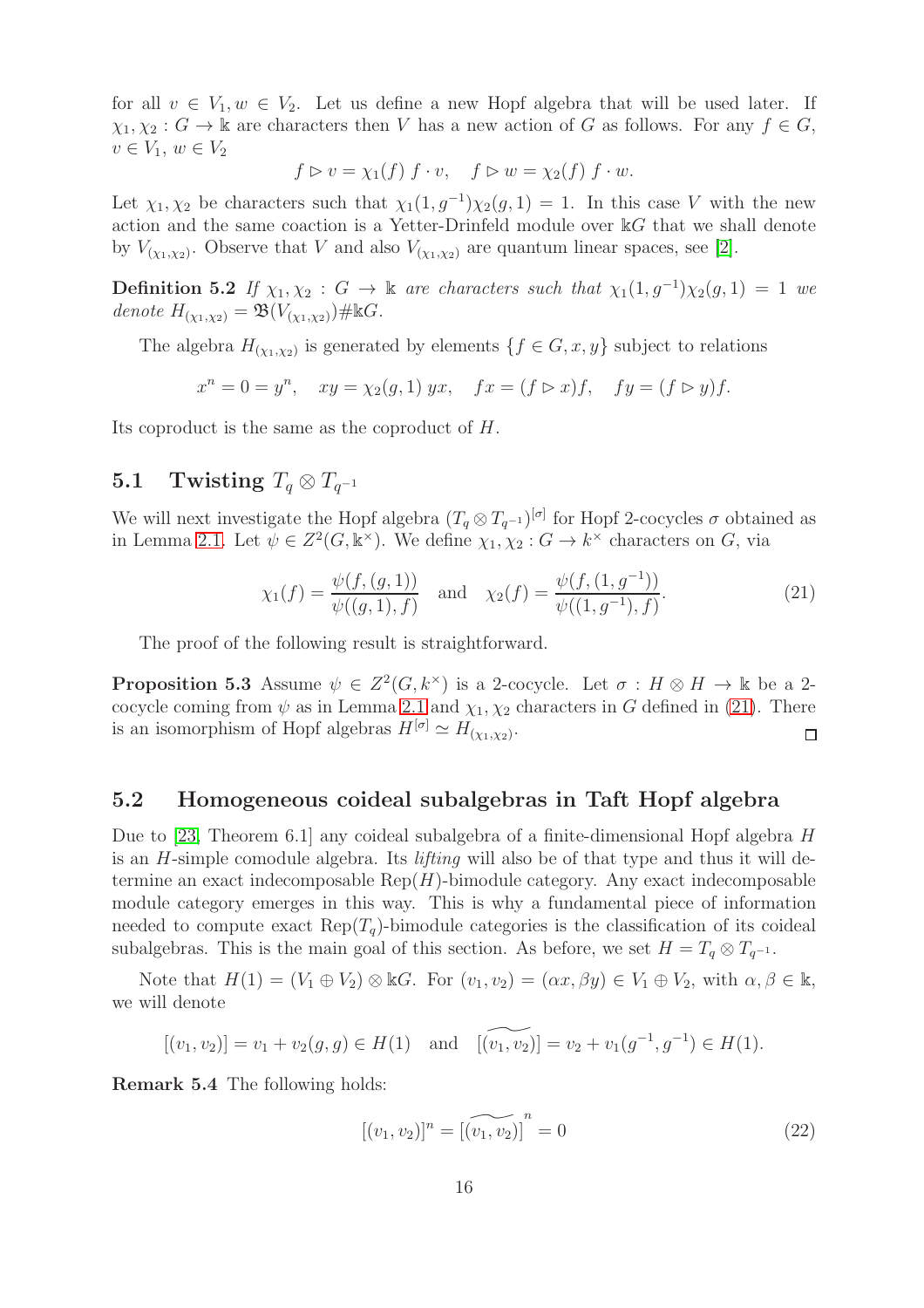<span id="page-16-0"></span>
$$
\Delta([ (v_1, v_2)]) = v_1 \otimes 1 + v_2(g, g) \otimes (g, g) + (g, 1) \otimes [(v_1, v_2)] \tag{23}
$$

<span id="page-16-1"></span>
$$
\Delta([\widetilde{(v_1, v_2)}]) = v_2 \otimes 1 + v_1(g^{-1}, g^{-1}) \otimes (g^{-1}, g^{-1}) + (1, g^{-1}) \otimes [(\widetilde{v_1, v_2})]. \tag{24}
$$

Observe that if K is a homogeneous left coideal subalgebra of H and  $[(v_1, v_2)] \in K$  or  $[(\widetilde{v_1, v_2})] \in K$  where some  $v_i$  is not null then, since both [\(23\)](#page-16-0) and [\(24\)](#page-16-1) are elements in  $H(0) \otimes K(1) \oplus H(1) \otimes K(0)$ , it follows that  $(g, g) \in K(0)$ .

**Definition 5.5** A coideal subalgebra datum is a collection  $(W^1, W^2, W^3, F)$  such that

1.  $W = W^1 \oplus W^2 \oplus W^3$  is a subspace of  $V_1 \oplus V_2$  such that

$$
W \cap V_1 = W^1, \quad W \cap V_2 = W^2;
$$

2.  $W^3 \subseteq V_1 \oplus V_2$  is a subspace such that

$$
W^{3} \cap W^{1} \oplus W^{2} = 0, \quad W^{3} \cap V_{1} = 0 = W^{3} \cap V_{2};
$$

3.  $F \subseteq G$  is a subgroup that leaves invariant all subspaces  $W^i$ ,  $i = 1, 2, 3;$ 

4. if  $W^3 \neq 0$  then  $(q, q) \in F$ ;

We denote by  $C(W^1, W^2, W^3, F)$  the subalgebra of H generated by  $\mathbb{k} F$  and elements in  $W^1 \oplus W^2$  and  $\{[w], \widetilde{[w]} \ : w \in W^3\}.$ 

If  $\chi_1, \chi_2 : G \to \mathbb{k}$  are characters such that  $\chi_1(1,g^{-1})\chi_2(g,1) = 1$  and  $(W^1,W^2,W^3,F)$  is a coideal subalgebra datum, we shall denote by  $C_{(\chi_1,\chi_2)}(W^1,W^2,W^3,F)$  the subalgebra of  $H_{(\chi_1,\chi_2)}$  generated by  $\Bbbk F$  and elements in  $W^1 \oplus W^2$  and  $\{[w], \widetilde{[w]} \ : w \in W^3\}$ .

<span id="page-16-2"></span>**Remark 5.6** If  $(W^1, W^2, W^3, F)$  is a coideal subalgebra datum then we conclude that if  $W^3 \neq 0$  then  $W^1 = W^2 = 0$ . Indeed, suppose that  $W^3 \neq 0$  and  $W^1 \neq 0$ . Then  $W^1 \oplus W^3 = W$  and  $(W^1 \oplus W^3) \cap V_2 \neq 0$ , since  $V_1$  has dimension 1. This implies that  $W^2 \neq 0$ , but if  $W^1 \neq 0$  and  $W^2 \neq 0$ , then it must be  $W^3 = 0$ , contradiction.

**Lemma 5.7** The algebra  $C(W^1, W^2, W^3, F)$  (resp.  $C_{(\chi_1,\chi_2)}(W^1, W^2, W^3, F)$  ) is a homogeneous left coideal subalgebra of H (resp.  $H_{(\chi_1,\chi_2)}$ ).  $\Box$ 

<span id="page-16-3"></span>**Theorem 5.8** Any homogeneous left coideal subalgebra  $K = \bigoplus_{i=0}^{m} K(i)$  in H (resp.  $H_{(\chi_1,\chi_2)}$ ) is of the form  $K = C(W^1, W^2, W^3, F)$  (resp.  $C_{(\chi_1, \chi_2)}(W^1, W^2, W^3, F)$ ), for some coideal subalgebra datum  $(W^1, W^2, W^3, F)$ .

*Proof.* We shall assume that  $\chi_1, \chi_2$  are trivial, since the proof for non-trivial characters is completely analogous.

Given that  $K(0) \subseteq \mathbb{k}$  is a left coideal subalgebra, it is  $K(0) = \mathbb{k}$  for some subgroup  $F \subseteq G$ . If  $K(1) = 0$ , then  $K = \mathbb{k}F$ . Indeed, if  $x \in K(2)$  then  $\Delta(x) \in H(0) \otimes K(2) \oplus$  $H(2) \otimes K(0)$ , therefore  $x \in H(0) \oplus H(1)$ , and since  $(H(0) \oplus H(1)) \cap H(2) = 0$ , it follows  $x = 0$ . Similarly, one proves that  $K(n) = 0$  for all n.

Suppose that  $K(1) \neq 0$ . The vector space  $K(1)$  is a kG-subcomodule of  $(V_1 \oplus V_2) \otimes \Bbbk G$ via

$$
(\pi \otimes id)\Delta : K(1) \to \Bbbk G \otimes K(1),
$$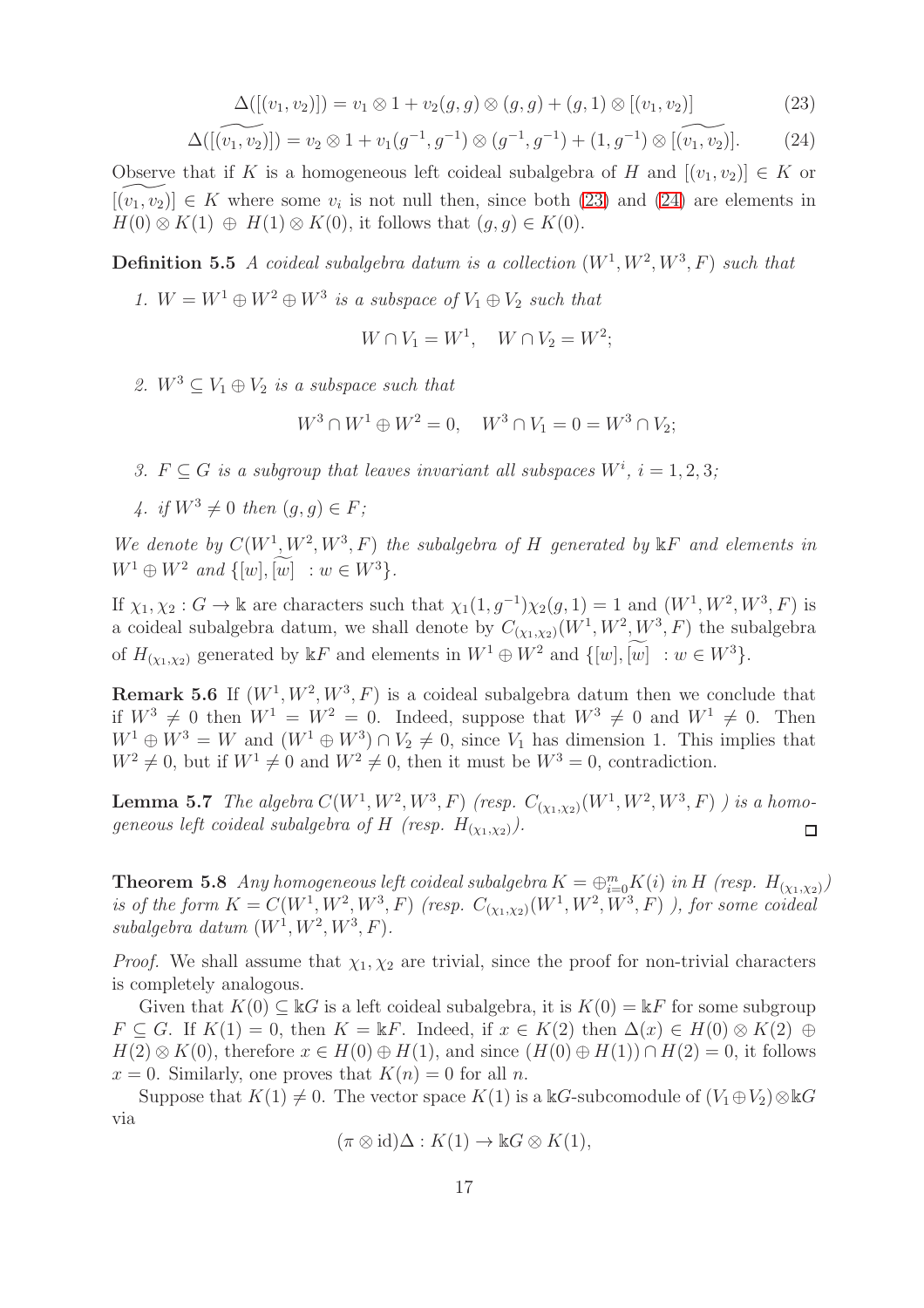where  $\pi : H \to \mathbb{k}$  is the canonical projection. We may write  $K(1) = \bigoplus_{f \in G} K(1)_f$  where  $K(1)<sub>f</sub> = {x \in K(1)|(\pi \otimes id)\Delta(x) = f \otimes x}.$  Then it is

$$
K(1)_f \subseteq V_1 \otimes \mathbb{k} \langle (g^{-1}, 1)f \rangle \oplus V_2 \otimes \mathbb{k} \langle (1, g)f \rangle.
$$

In particular we have:

$$
K(1)_{(g,1)} = W^1 \oplus \widetilde{W}^2(g,g) \oplus U^3 \qquad K(1)_{(1,g^{-1})} = W^2 \oplus \widetilde{W}^1(g^{-1},g^{-1}) \oplus \widetilde{U}^3.
$$

Here  $W^1$  is the intersection of  $K(1)_{(g,1)}$  with  $V_1$ ,  $W^2(g,g)$  is the intersection of  $K(1)_{(g,1)}$ with  $V_2 \otimes \mathbb{k} \langle (g, g) \rangle$ , and  $U^3$  is a direct complement. Concretely,  $U^3$  is a subspace of  $V_1 \oplus V_2 \otimes \mathbb{k} \langle (g, g) \rangle$  consisting of elements of the form  $[w]$ , where  $w \in W^3$  and  $W^3 \subseteq V_1 \oplus V_2$ . Given that  $U^3 \cap W^1 \oplus W^2(g, g) = 0$ , it follows that  $W^3 \cap W^1 \oplus W^2 = 0$ .

Analogously, for  $K(1)_{(1,g^{-1})}$  we have that  $W^2$  is the intersection of  $K(1)_{(1,g^{-1})}$  with  $V_2$ ,  $W^1(g^{-1}, g^{-1})$  is the intersection of  $K(1)_{(1,g^{-1})}$  with  $V_1 \otimes k\langle (g^{-1}, g^{-1}) \rangle$ , and  $\tilde{U}^3$  is a direct complement. The elements of  $\tilde{U}^3$  are of the form  $[\widetilde{w}]$ , where  $w \in \widetilde{W}^3$  and  $\widetilde{W}^3 \subset V_1 \oplus V_2$ . We next prove the following two results:

<span id="page-17-0"></span>**Claim 5.9** If any of  $W^1, W^2, W^3$  or  $W^3$  is different from 0, then  $(g, g) \in F$ . If  $W^1 \neq 0$ , then  $W^1 = W^1$ . If  $W^2 \neq 0$ , then  $W^2 = W^2$ .

*Proof.* Take  $0 \neq (v_1, v_2) \in W^3$ . Then  $0 \neq [(v_1, v_2)] \in U^3$  and by Remark [5.4](#page-15-1)  $(g, g) \in F$ . The proof is analogous if  $W^1, W^2$  or  $W^3$  are different from zero. For the second claim take  $w \in W^1$ . Then  $w(g^{-1}, g^{-1}) \in K(1)_{(1,g^{-1})}$  and  $w \in K(1)_{(g,1)}$  and it must be  $w \in W^1$ . Similarly, one proves the other inclusion and we get  $W^1 = W^1$ . The other equality is proven analogously.  $\Box$ 

#### Claim 5.10  $K(1) = W^1 F \oplus W^2 F \oplus U^3 F$ .

*Proof.* Take  $f \in G$  and  $0 \neq x \in K(1)<sub>f</sub>$ . Then for some  $v_1 \in V_1$  and  $v_2 \in V_2$  it is

$$
x = v_1(g^{-1}, 1)f + v_2(1, g)f
$$

and

$$
\Delta(x) = v_1(g^{-1}, 1)f \otimes (g^{-1}, 1)f + v_2(1, g)f \otimes (1, g)f + f \otimes x
$$

is an element in  $H(0) \otimes K(1) \oplus H(1) \otimes K(0)$ . If  $v_1 \neq 0$ , then  $(g^{-1}, 1)f \in F$  and hence  $xf^{-1}(g, 1) \in K(1)_{(g, 1)}$  and  $x \in K(1)_{(g, 1)}F \subseteq W^1F \oplus W^2(g, g)F \oplus U^3F \subseteq W^1F \oplus W^2F \oplus W^2F$  $U^3F$  - the latter inclusion is due to Claim [5.9.](#page-17-0) If  $v_1 = 0$ , then  $v_2 \neq 0$  and it follows  $(1, g)f \in F$ . Thus  $xf^{-1}(1, g^{-1}) \in K(1)_{(1,g^{-1})}$ . If  $W^1 = U^3 = 0$ , then  $xf^{-1}(1, g^{-1}) \in W^2$ and  $x \in W^2F$  and the claim follows. If any of  $W^1$  and  $U^3$  is not zero, then  $(g, g) \in F$ . But then  $(g^{-1}, 1)f = (g^{-1}, g^{-1})(1, g)f \in F$  and thus  $xf^{-1}(g, 1) \in K(1)_{(g, 1)}$ . It follows  $x \in K(1)_{(g,1)}F$ , which we already have proved is a subspace of  $W^1F \oplus W^2F \oplus U^3F$ .  $\Box$ 

To finish the proof of the Theorem we will prove that  $K$  is generated as an algebra by  $K(0)$  and  $K(1)$ , which yields  $K = C(W^1, W^2, W^3, F)$ . Let  $B = \{b_i\}$  be a basis of  $V_1 \oplus V_2$ . For any  $v_1 \in V_1$  and  $v_2 \in V_2$  it is  $(v_1, 0) = \sum_i \alpha_i b_i$  and  $(0, v_2) = \sum_i \beta_i b_i$  for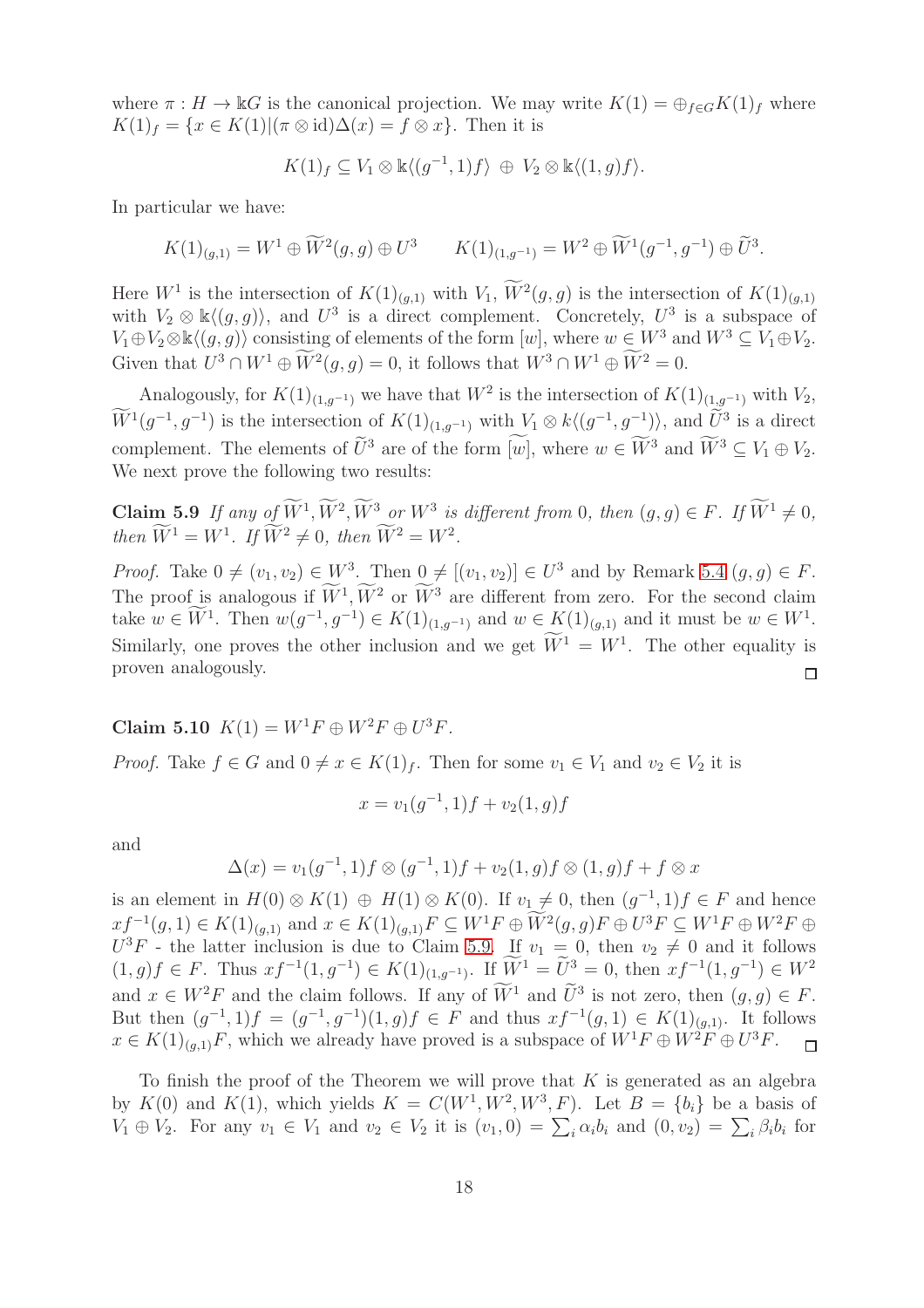some  $\alpha_i, \beta_i \in k$ . Then  $v_1 = \sum_i \alpha_i [b_i]$  and  $v_2 = \sum_i \beta_i [b_i](g^{-1}, g^{-1})$ . So we have that H is generated as an algebra by the set

$$
\{[b_i], f : b_i \in B, f \in G\}.
$$

Now, let  $\{b_1, ..., b_r\}$  be a basis of  $W = W^1 \oplus W^2 \oplus W^3$  and extend it to a basis  $\{b_1, ..., b_t\}$ of  $V_1 \oplus V_2$  with  $r \leq t$ . For  $n > 1$  an arbitrary  $x \in K(n)$  has the form

$$
x = \sum_{\substack{s_j \in \{0,1\} \\ f_i \in G}} \alpha_{s_1,\dots,s_t,i} [b_1]^{s_1} [b_2]^{s_2} \cdots [b_t]^{s_t} f_i
$$

for some  $\alpha_{s_1,\dots,s_t,i} \in k$ , where  $s_1 + \dots + s_t = n$ . Let  $p : H \to H(1)$  be the canonical projection. Then

$$
(\mathrm{id}\otimes p)\Delta(x)=\sum_{l}\sum_{\substack{s_j\in\{0,1\}\\f_i\in G}}\alpha_{s_1,\ldots,s_t,i}h_{s_1,\ldots,s_t,i,l}\otimes[b_l]f_i
$$

for some  $0 \neq h_{s_1,\dots,s_t,i,l} \in H(n-1)$  is an element in  $H(n-1) \otimes K(1)$ . So for all  $l > r$  with  $s_l = 1$  it must be  $\alpha_{s_1,\dots,s_t,i} = 0$  and  $K(n)$  is generated as an algebra by  $K(1)$ .  $\Box$ 

**Remark 5.11** A coideal subalgebra datum depends whether it is on H or  $H_{(\chi_1,\chi_2)}$ . Since  $V_1, V_2$  are 1-dimensional vector spaces we can give a description of all possible coideal subalgebra data. Let  $(W^1, W^2, W^3, F)$  be a coideal subalgebra datum (either for H or  $H_{(\chi_1,\chi_2)}$ ). Then  $W^3$  is either null or 1-dimensional. If  $W^3 \neq 0$  then, using Remark [5.6](#page-16-2) we get that  $W^1 = W^2 = 0$  and

$$
(W^1, W^2, W^3) = (0, 0, <\xi x + y >_{\mathbb{k}})
$$

for some  $0 \neq \xi \in \mathbb{k}$ . We call this coideal subalgebra datum of type  $\xi$ .

If  $W^3 = 0$  then

$$
(W^1, W^2, W^3) = (<\delta_1 x>_{\mathbb{k}}, <\delta_2 y>_{\mathbb{k}}, 0)
$$

for some  $\delta_1, \delta_2 \in \{0, 1\}$ . We call this coideal subalgebra datum of type  $(\delta_1, \delta_2)$ . We have already observed that if  $W^3 \neq 0$ , then  $(g, g) \in F$ .

Assume  $(W^1, W^2, W^3, F)$  is a coideal subalgebra datum for  $H_{(\chi_1, \chi_2)}$ . Let  $f = (g^i, g^j) \in$ F. Since F leaves invariant the subspace  $W^3$ , then

$$
f \cdot (\xi x + y) = \xi q^{i} \chi_1(f) x + q^{j} \chi_2(f) y \in \xi x + y >_{\mathbb{k}}.
$$

Hence

<span id="page-18-0"></span>
$$
q^i \chi_1(f) = q^j \chi_2(f) \tag{25}
$$

for all  $f \in F$ . In particular, if  $\chi_1 = \chi_2$ , then  $i = j$ . Therefore F contains the cyclic group generated by  $(g, g)$ .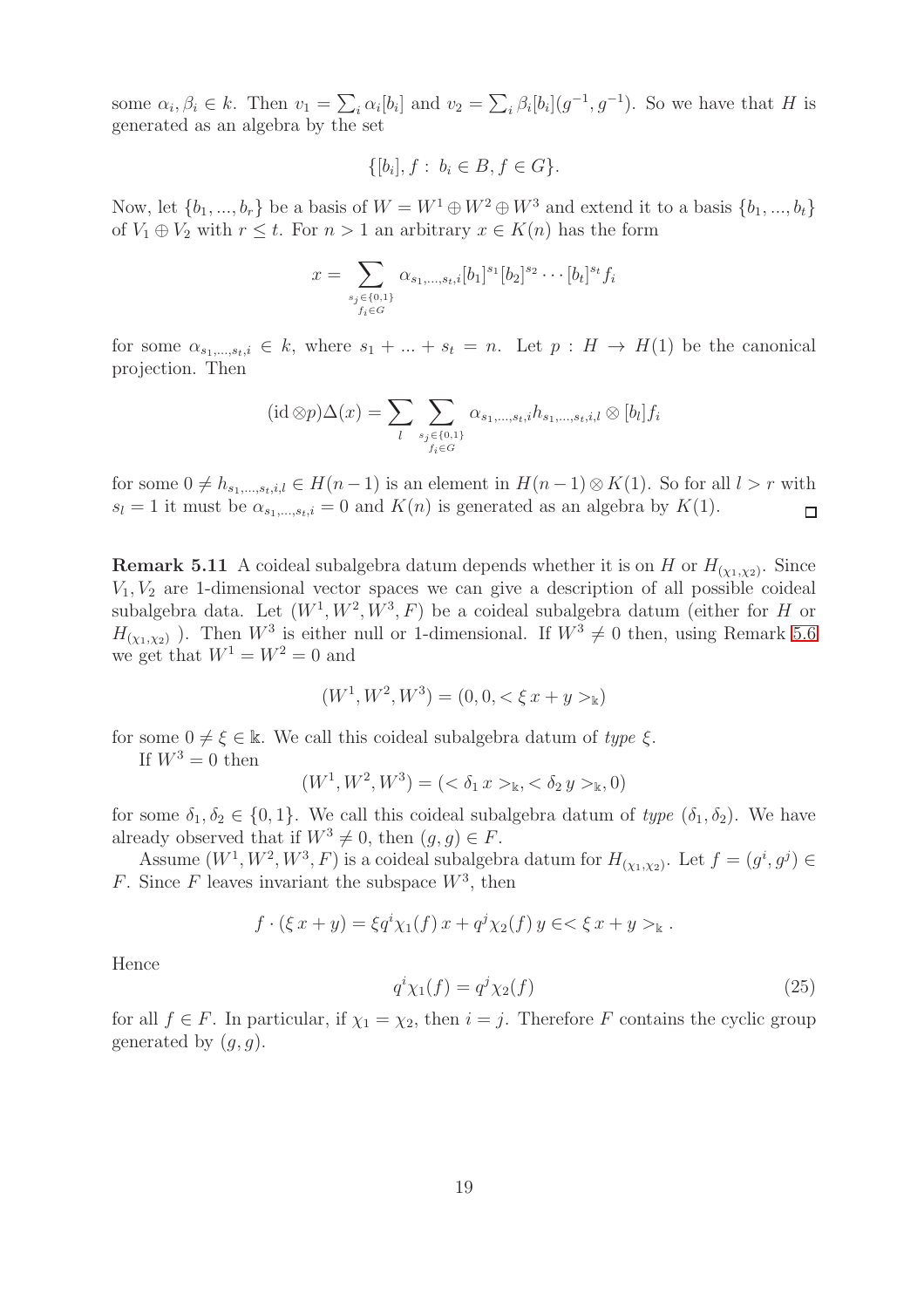### 5.3 Families of  $T_q \otimes T_{q^{-1}}$ -comodule algebras

We shall introduce families of non-equivalent right H-simple left H-comodule algebras and a fortiori, families of exact indecomposable Rep(H)-module categories, where  $H =$  $T_q \otimes T_{q^{-1}}$ . We shall define them by generators and relations extending the information from the coideal subalgebras from the previous section. It will turn out that the former families are liftings of the latter.

**Definition 5.12** Given a subgroup  $F \subseteq \mathbb{Z}_n \times \mathbb{Z}_n$  we shall say that a 2-cocycle  $\psi \in$  $Z^2(\mathbb{Z}_n\times\mathbb{Z}_n,\mathbb{k}^{\times})$  is compatible with F if

<span id="page-19-0"></span>
$$
q^{i} \frac{\psi((g,1),f)}{\psi(f,(g,1))} = q^{j} \frac{\psi((1,g^{-1}),f)}{\psi(f,(1,g^{-1}))}
$$
\n(26)

for any  $f = (g^i, g^j) \in F$ . We shall say that a 2-cocycle  $\psi \in Z^2(F, \mathbb{k}^\times)$  is compatible with F if the corestriction (see [\[4,](#page-24-9) p. 81]) of  $\psi$  in  $Z^2(G, \mathbb{k}^\times)$  satisfies [\(26\)](#page-19-0).

**Remark 5.13** Equation [\(26\)](#page-19-0) is obtained by replacing the values of  $\chi_1, \chi_2$  given in [\(21\)](#page-15-0), using  $\psi^{-1}$ , in equation [\(25\)](#page-18-0).

Let us introduce five families of left H-comodule algebras.

• Let  $F \subseteq \mathbb{Z}_n \times \mathbb{Z}_n$  be a subgroup such that  $(g, g) \in F$ ,  $\psi \in Z^2(F, \mathbb{R}^\times)$  a 2-cocycle compatible with F,  $\xi, \mu \in \mathbb{k}$  with  $\xi \neq 0$ . Set  $\mathcal{L}(\xi, \mu, F, \psi)$  for the algebra generated by elements  $\{w, e_f : f \in F\}$  subject to relations

$$
w^n = \mu 1, \quad e_f e_{f'} = \psi(f, f') e_{ff'}, \quad e_f w = \tau_f w e_f.
$$

Here  $\tau_f = q^i$  if  $f = (g^i, g^j)$ . The left comodule structure  $\lambda : \mathcal{L}(\xi, \mu, F, \psi) \to$  $H \otimes_{\mathbb{k}} \mathcal{L}(\xi, \mu, F, \psi)$  is defined by

$$
\lambda(e_f) = f \otimes e_f, \quad \lambda(w) = \xi x \otimes 1 + y(g, g) \otimes e_{(g,g)} + (g, 1) \otimes w.
$$

• Let  $a, b, \xi \in \mathbb{k}$ ,  $F \subseteq G$  a subgroup,  $\psi \in Z^2(F, \mathbb{k}^\times)$ . Set  $\mathcal{K}_{11}(a, b, \xi, F, \psi)$  for the algebra generated by elements  $\{z, u, e_f : f \in F\}$  subject to relations

$$
z^n = a 1
$$
,  $u^n = b 1$ ,  $zu - uz = \xi e_{(g,g^{-1})}$ ,  $e_f e_{f'} = \psi(f, f') e_{ff'}$ ,  
 $e_{(g,g^{-1})} = \psi(g, g) e_{(g,g^{-1})} e_{(g,g^{-1})} e_{(g,g^{-1})} e_{(g,g^{-1})} e_{(g,g^{-1})} e_{(g,g^{-1})} e_{(g,g^{-1})} e_{(g,g^{-1})} e_{(g,g^{-1})}$ 

$$
e_{(g^i,g^j)}z = q^i z e_{(g^i,g^j)}, \quad e_{(g^i,g^j)}u = q^j w e_{(g^i,g^j)} \quad \text{if } (g^i,g^j) \in F.
$$

If  $(g, g^{-1}) \notin F$  then  $\xi = 0$ . The coaction  $\lambda : \mathcal{K}_{11}(a, b, \xi, F, \psi) \to H \otimes_{\mathbb{k}} \mathcal{K}_{11}(a, b, \xi, F, \psi)$ is defined by

$$
\lambda(e_f) = f \otimes e_f, \quad \lambda(z) = x \otimes 1 + (g, 1) \otimes z, \quad \lambda(u) = y \otimes 1 + (1, g^{-1}) \otimes u.
$$

- The algebra  $\mathcal{K}_{01}(a, F, \psi)$  is the subcomodule algebra of  $\mathcal{K}_{11}(a, b, \xi, F, \psi)$  generated by elements  $\{z, e_f : f \in F\}.$
- The algebra  $\mathcal{K}_{10}(b, F, \psi)$  is the subcomodule algebra of  $\mathcal{K}_{11}(a, b, \xi, F, \psi)$  generated by elements  $\{u, e_f : f \in F\}.$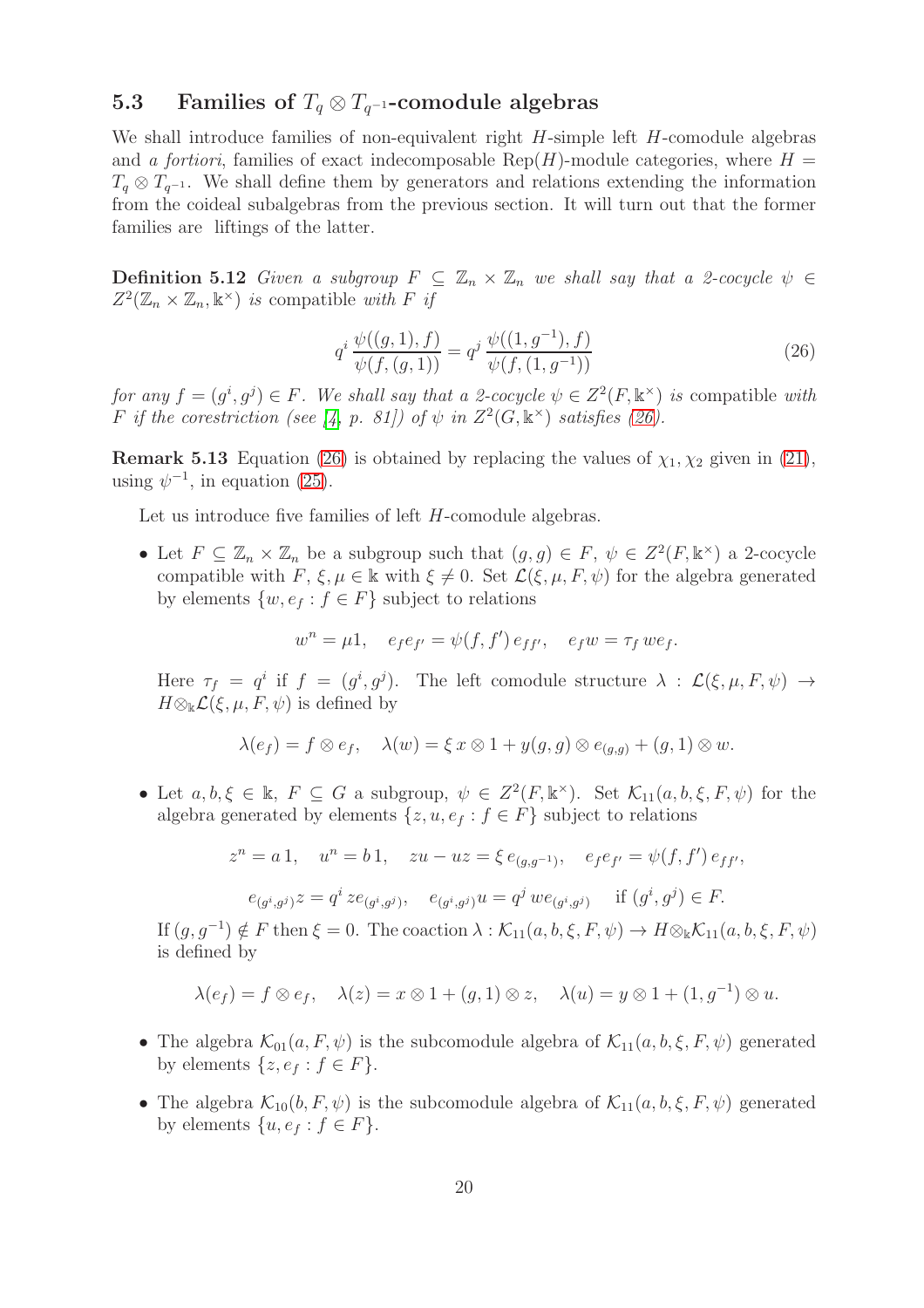• Let  $F \subseteq \mathbb{Z}_n \times \mathbb{Z}_n$  be a subgroup,  $\psi \in Z^2(F, \mathbb{k}^\times)$  a 2-cocycle then  $\mathbb{k}_{\psi} F$  is the twisted group algebra.

Remark 5.14 The first family of comodule algebras is related to the coideal subalgebra datum of type  $\xi$  and the other four families are related to the coideal subalgebra datum of type  $(1, 1), (0, 1), (1, 0)$  and  $(0, 0)$  respectively.

<span id="page-20-1"></span>**Lemma 5.15** The algebras  $\mathcal{L}(\xi, \mu, F, \psi)$ ,  $\mathcal{K}_{11}(a, b, \xi, F, \psi)$ ,  $\mathcal{K}_{01}(a, F, \psi)$ ,  $\mathcal{K}_{10}(b, F, \psi)$  are right H-simple left H-comodule algebras with trivial coinvariants.

Proof. It is enough to note that

$$
\Bbbk_{\psi}F = \mathcal{L}(\xi, \mu, F, \psi)_0 = \mathcal{K}_{11}(a, b, \xi, F, \psi)_0 = \mathcal{K}_{01}(a, F, \psi)_0 = \mathcal{K}_{10}(b, F, \psi)_0
$$

and use [\[18,](#page-25-1) Prop. 4.4].

Let  $\psi \in Z^2(\mathbb{Z}_n \times \mathbb{Z}_n, \mathbb{k}^\times)$  and  $\sigma_{\psi}: H \otimes_{\mathbb{k}} H \to \mathbb{k}$  be the associated Hopf 2-cocycle. Let  $\chi_1, \chi_2$  be the characters in  $\mathbb{Z}_n \times \mathbb{Z}_n$  defined in [\(21\)](#page-15-0) and let  $(W^1, W^2, W^3, F)$  be a coideal subalgebra datum for  $H_{(\chi_1,\chi_2)}$ .

<span id="page-20-2"></span>**Lemma 5.16** If  $W^3 = 0$  there is an isomorphism of comodule algebras

 $C_{(\chi_1,\chi_2)}(W^1,W^2,0,F)_{\sigma_{\psi}^{-1}} \simeq \mathcal{K}_{ij}(0,0,0,F,\psi^{-1})$ 

for some  $i, j \in \{0, 1\}$ . If  $W^3 \neq 0$  then  $C_{(\chi_1, \chi_2)}(0, 0, W^3, F)_{\sigma_{\psi}^{-1}} \simeq \mathcal{L}(\xi, 0, F, \psi^{-1})$  for some  $\xi \in \mathbb{k}^{\times}$ .  $\Box$ 

# 5.4 Classification of exact module categories over  $\text{Rep}(T_q \otimes T_{q^{-1}})$

<span id="page-20-0"></span>In this section we give a classification of exact indecomposable  $\text{Rep}(T_q)$ -bimodule categories. This is a new result, interesting in itself.

**Theorem 5.17** Let M be an exact indecomposable  $\text{Rep}(T_q)$ -bimodule category then M is equivalent to one of the following categories:

- $\iota_{\kappa_{\psi} F} \mathcal{M}$  for some subgroup  $F \subseteq G$  and  $\psi \in Z^2(F, \mathbb{k}^{\times})$ ;
- $\mathcal{L}(\xi,\mu,F,\psi)$ M for some subgroup  $F \subseteq G$  such that  $(g,g) \in F$  and  $\psi \in Z^2(F,\mathbb{k}^\times)$  is compatible with  $F, \xi, \mu \in \mathbb{k}$  with  $\xi \neq 0$ :
- $\kappa_{11(a,b,\xi,F,\psi)}\mathcal{M}$  for some  $a,b,\xi \in \mathbb{k}, F \subseteq G$  a subgroup,  $\psi \in Z^2(F,\mathbb{k}^\times);$
- $\kappa_{01}(a,F,\psi)$ M for some  $a \in \mathbb{k}$ ,  $F \subseteq G$  a subgroup,  $\psi \in Z^2(F,\mathbb{k}^\times);$
- $\kappa_{10}(b,F,\psi)$ M for some  $a \in \mathbb{k}$ ,  $F \subseteq G$  a subgroup,  $\psi \in Z^2(F,\mathbb{k}^\times)$ .

Proof. By Lemma [5.15](#page-20-1) all module categories listed above are exact indecomposable. Let M be an indecomposable exact  $\text{Rep}(T_q)$ -bimodule category, then it is an indecomposable exact  $\text{Rep}(H)$ -module category. By [\[1,](#page-24-4) Thm 3.3] there exists a right H-simple left comodule algebra with trivial coinvariants  $(A, \lambda), \lambda : A \to H \otimes_{\mathbb{k}} A$ , such that  $\mathcal{M} = {}_A\mathcal{M}$ as Rep(H)-modules. Since H is coradically graded then  $\operatorname{gr} A$  is a right H-simple left comodule algebra also with trivial coinvariants. Thus, there exists a subgroup  $F \subseteq G$  and  $\psi \in Z^2(F, \mathbb{k}^\times)$  such that  $\operatorname{gr} A_0 = \mathbb{k}_\psi F$ .

 $\Box$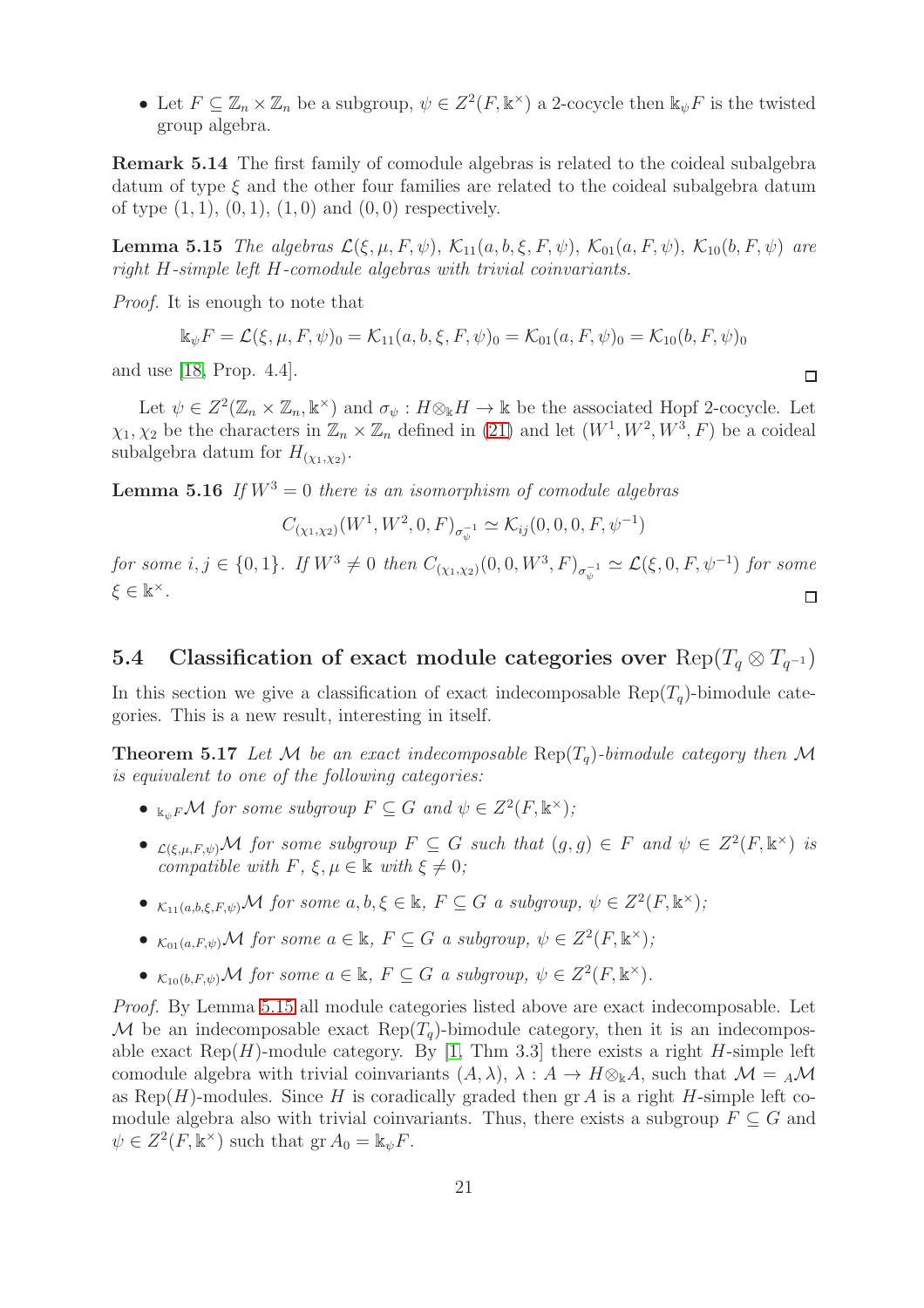Abusing the notation we shall denote by  $\psi \in Z^2(G, \mathbb{k}^\times)$  the 2-cocycle such that restricted to F it equals  $\psi$ . Since  $(\text{gr }A)_{\sigma_{\psi}^{-1}}$  is a Loewy-graded comodule algebra in  $H^{[\sigma_{\psi}^{-1}]}$ , it follows from [\[20,](#page-25-7) Lemma 5.5] that  $(\text{gr }A)_{\sigma_{\psi}^{-1}}$  is isomorphic to a homogeneous coideal subalgebra of  $H^{[\sigma_{\psi}^{-1}]}$ . Let  $\chi_1, \chi_2$  be the characters in G defined in [\(21\)](#page-15-0) using  $\psi^{-1}$ . Then  $H^{[\sigma_{\psi}^{-1}]} = H_{(\chi_1,\chi_2)}$  and by Theorem [5.8](#page-16-3)  $(\text{gr }A)_{\sigma_{\psi}^{-1}} = C_{(\chi_1,\chi_2)}(W^1,W^2,W^3,F)$  for some coideal subalgebra datum  $(W^1, W^2, W^3, F)$ . Then gr  $A = C_{(\chi_1, \chi_2)}(W^1, W^2, W^3, F)_{\sigma_{\psi}}$  and by Lemma [5.16](#page-20-2) there are two options: when  $W^3 = 0$  and  $W^3 \neq 0$ .

We shall only analyze the case when  $W^3 \neq 0$ , the other case is done similarly. In this case, by Lemma [5.16,](#page-20-2)  $\operatorname{gr} A = \mathcal{L}(\xi, 0, F, \psi)$ .

Claim 5.18 There exists an element  $w \in A$  such that

<span id="page-21-0"></span>
$$
\lambda(w) = \xi x \otimes 1 + y(g, g) \otimes e_{(g,g)} + (g, 1) \otimes w. \tag{27}
$$

*Proof.* Since  $gr A = \mathcal{L}(\xi, 0, F, \psi)$  there exists an element  $\overline{w} \in A_1/A_0$  such that

$$
\overline{\lambda}(\overline{w}) = \xi x \otimes 1 + y(g, g) \otimes e_{(g,g)} + (g, 1) \otimes \overline{w}.
$$

Here  $\overline{\lambda}$  : gr  $A \to H \otimes_{\mathbb{k}}$ gr A is the coaction induced from  $\lambda$ , see for example [\[18,](#page-25-1) Section 4]. Let us denote by  $w' \in A_1$  a representative element in the class of  $\overline{w}$ . By the definition of the induced coaction  $\overline{\lambda}$  there exists a map  $\lambda_1 : \text{gr } A \to \Bbbk G \otimes_{\Bbbk} \Bbbk_{\psi} F$  such that

$$
\lambda(w') = \xi x \otimes 1 + y(g, g) \otimes e_{(g,g)} + (g, 1) \otimes w' + \lambda_1(w').
$$

Set  $\lambda_1(w') = \sum_{h \in G, f \in F} a_{h,f} h \otimes e_f$ , for some  $a_{h,f} \in \mathbb{k}$ . By the coassociativity of  $\lambda$  we get that  $(g, 1) \otimes \lambda_1(w') + (\mathrm{id} \otimes \lambda)\lambda_1(w') = (\Delta \otimes \mathrm{id})\lambda_1(w')$ , whence

$$
\lambda_1(w') = \sum_{f \in F, f \neq (g,1)} \beta_f ((g,1) - f) \otimes e_f.
$$

Then, if  $z = \sum_{f \in F, f \neq (g,1)} \beta_f e_f \in A_0$  we get that  $\lambda_1(w') = (g,1) \otimes z - \lambda(z)$ . The element  $w = w' + z$  satisfies equation [\(27\)](#page-21-0).  $\Box$ 

It is not difficult to prove that we can choose one  $w \in A$  which also satisfies  $e_f w =$  $(f \cdot w)e_f$ , where the action  $\cdot : F \times W^3 \to W^3$  is the restriction of the action of G on  $V_1 \oplus V_2$ . The set  $\{ fw^i : f \in F, 0 \le i < n \}$  is a basis for A. Since

$$
\lambda(w^n) = 1 \otimes w^n,
$$

there exists  $\mu \in \mathbb{k}$  such that  $w^n = \mu$ 1. Hence, there is a projection  $\mathcal{L}(\xi, \mu, F, \psi) \to A$  that must be an isomorphism since both algebras have the same dimension.  $\Box$ 

<span id="page-21-1"></span>We shall analize when module categories listed in Theorem [5.17](#page-20-0) are equivalent.

Proposition 5.19 The following statements hold:

1.  $_{\mathbb{k}_{\psi}F}\mathcal{M} \simeq {}_{\mathbb{k}_{\psi'}F'}\mathcal{M}$  if and only if  $F = F'$  and  $\psi = \psi'$  in  $H^2(F, \mathbb{k}^\times);$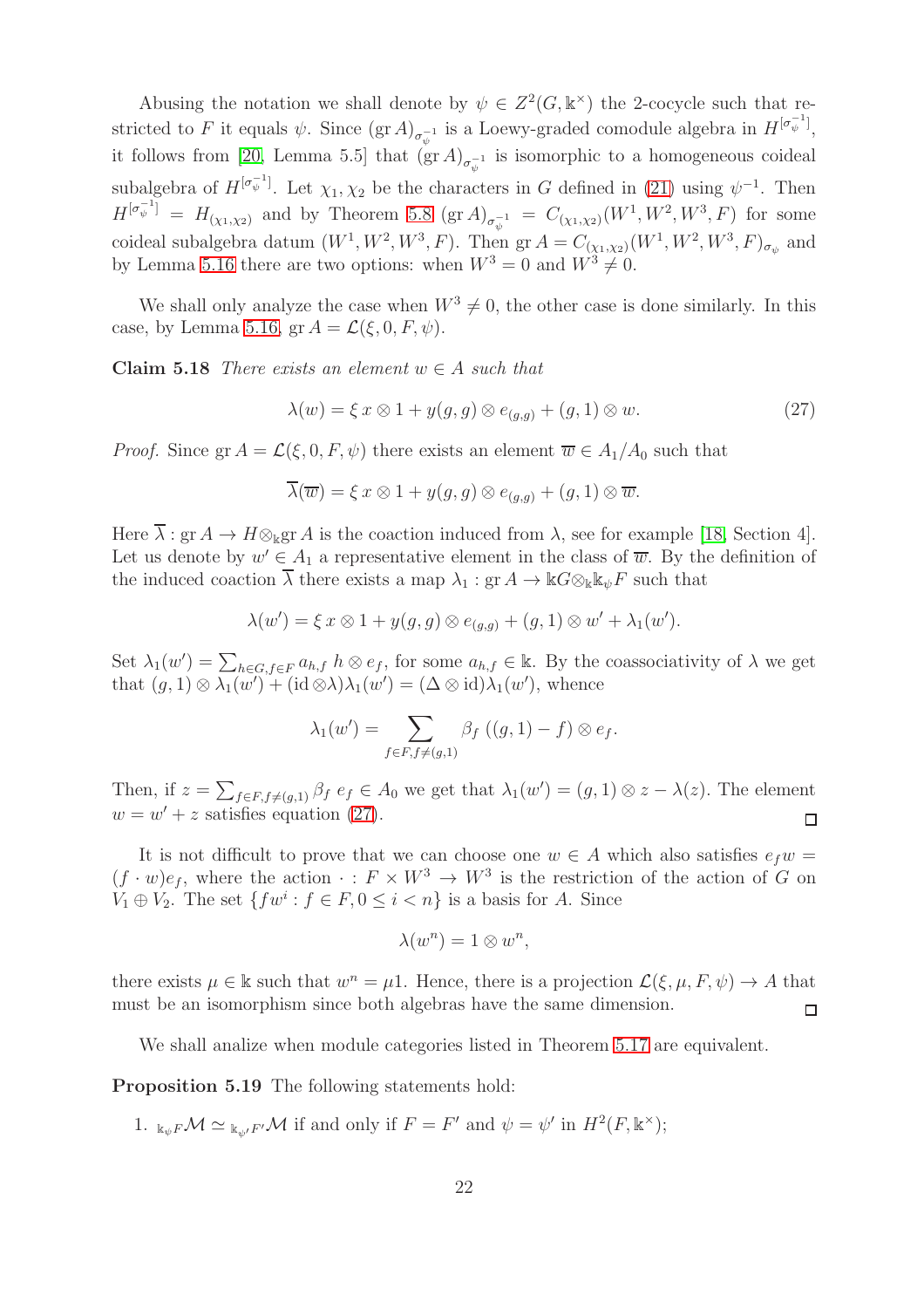- 2.  $\mathcal{L}(\xi,\mu,F,\psi) \mathcal{M} \simeq \mathcal{L}(\xi',\mu',F',\psi') \mathcal{M}$  if and only if  $\xi = q^i \xi', \mu = \mu'$  for some  $i \in \mathbb{N}$  and  $F = F'$ and  $\psi = \psi'$  in  $\ddot{H}^2(F, \mathbb{k}^\times);$
- 3.  $\kappa_{11}(a,b,\xi,F,\psi)$   $\mathcal{M} \simeq \kappa_{11}(a',b',\xi',F',\psi')$   $\mathcal{M}$  if and only if  $(a,b,\xi,F,\psi) = (a',b',\xi',F',\psi')$ ;
- 4. for any  $(i, j) \in \{(0, 1), (1, 0)\}$   $\mathcal{K}_{ij}(a, F, \psi) \mathcal{M} \simeq \mathcal{K}_{ij}(a', F', \psi') \mathcal{M}$  if and only if  $(a, F, \psi) =$  $(a', F', \psi').$

Proof. We shall only prove (2). The proofs of the other statements are analogous. It is not difficult to prove that if there is an isomorphism of left H-comodule algebras  $\mathcal{L}(\xi,\mu,F,\psi) \simeq \mathcal{L}(\xi',\mu',F',\psi'),$  then  $\xi = q^a \xi', \mu = \mu'$ , for some  $a \in \mathbb{N}$  and  $F = F',$  $\psi = \psi'.$ 

It follows from [\[15,](#page-25-3) Thm. 4.2] that  $\mathcal{L}(\xi,\mu,F,\psi) \mathcal{M} \simeq \mathcal{L}(\xi',\mu',F',\psi') \mathcal{M}$  if and only if there exists  $f \in G$  such that  $\mathcal{L}(\xi,\mu,F,\psi) \simeq \mathcal{L}(\xi',\mu',F',\psi')^f$  as left H-comodule algebras, where the latter comodule algebra has the structure as in [\(15\)](#page-10-1). One readily obtains that if  $f \in G$  then  $\mathcal{L}(\xi', \mu', F', \psi')^{\bar{f}} = \mathcal{L}(q^i \xi', \mu', F', \psi')$  for some  $i \in \mathbb{N}$ .  $\Box$ 

One of the consequences of the above is the classification of  $T_q$ -biGalois objects. The classification was already obtained by Schauenburg, see [\[21\]](#page-25-8).

Corollary 5.20 If A is a  $T_q$ -biGalois object then  $A \simeq \mathcal{L}(\xi, \mu, diag(G), 1)$  as  $T_q$ -bicomodule algebras for some  $0 \neq \xi, \mu \in \mathbb{k}$ .

*Proof.* Let A be a  $T_q$ -biGalois object. Then A as a left  $T_q \otimes_k T_q^{\text{cop}}$ -comodule algebra has no non-trivial H-costable ideal. Indeed, let  $I \subseteq A$  be an H-costable ideal. Thus I is a  $T_q$ -costable ideal and since A is biGalois, this means that  $I = 0$  or  $I = A$ . Then A must be one of the algebras listed above. If we observe these algebras as  $T_q$ -bicomodules, it is easily seen that the only family of algebras that are  $T_q$ -biGalois is  $\mathcal{L}(\xi, \mu, \text{diag}(G), 1)$  for some  $0 \neq \xi, \mu \in \mathbb{k}$  (keep in mind that since  $T_q$  is finite-dimensional, every biGalois object is isomorphic to  $T_q$  as a bicomodule).  $\Box$ 

We shall denote  $\mathcal{L}(\xi,\mu) = \mathcal{L}(\xi,\mu,\text{diag}(G),1)$  for any  $0 \neq \xi,\mu \in \mathbb{k}$ . Two biGalois objects  $\mathcal{L}(\xi, \mu), \mathcal{L}(\xi', \mu')$  are isomorphic if and only if  $\mu = \mu', \xi = q^{i}\xi'$  for some  $i \in \mathbb{N}$ . Recall the definition of the equivalence relation ∼ given in Definition [4.4.](#page-11-1) As in the proof of Proposition [5.19](#page-21-1) we have that  $\mathcal{L}(\xi,\mu) \sim \mathcal{L}(\xi',\mu')$  if and only if  $\mu = \mu', \xi = q^i \xi'$  for some *i* ∈ N. It is straightforward to see that  $T_q \simeq \mathcal{L}(1, 0)$ . We then have:

**Corollary 5.21** The subgroup InnbiGal( $T_q$ ) from Corollary [4.9](#page-13-0) is trivial and the map  $\phi : \text{BiGal}(T_q) \to \text{BrPic}(\text{Rep}(T_q)), \phi([A]) = [{}_A\mathcal{M}]$  is a group embedding.

## 5.5 Invertible  $\text{Rep}(T_a)$ -bimodule categories

As a consequence of the above results we give an explicit family of invertible exact  $\text{Rep}(T_q)$ bimodule categories that form a subgroup inside  $BrPic(Rep(T_a))$ .

Define the group  $\mathbb{k}^{\times} \ltimes \mathbb{k}^+$  with the underlying set  $\mathbb{k} - \{0\} \times \mathbb{k}$  and product given by

$$
(a,b)\cdot (c,d)=(ac,cb+d),
$$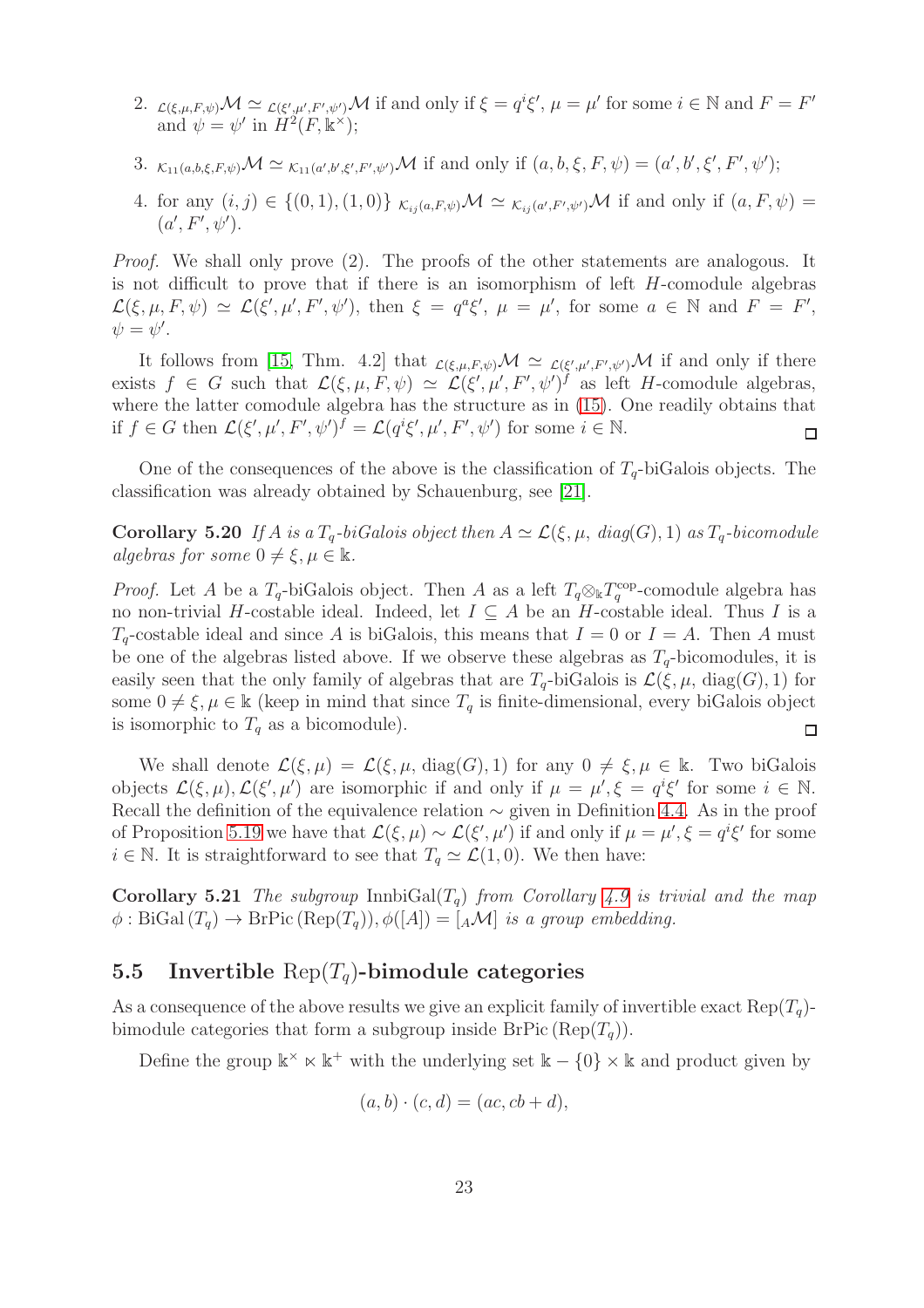for any  $(a, b), (c, d) \in \mathbb{R}^{\times} \times \mathbb{R}$ . If  $\mathbb{G}_n$  denotes the subgroup of  $\mathbb{R}^{\times}$  of n-th roots of unity, then  $\mathbb{k}^{\times}/\mathbb{G}_n \ltimes \mathbb{k}^+$  is a group with product

$$
(\overline{a}, b) \cdot (\overline{c}, d) = (\overline{ac}, c^n b + d),
$$

for any  $(\overline{a}, b), (\overline{c}, d) \in \mathbb{k}^\times/\mathbb{G}_n \times \mathbb{k}$ . The map  $\phi : \mathbb{k}^\times/\mathbb{G}_n \times \mathbb{k}^+ \to \mathbb{k}^\times \times \mathbb{k}^+$  given by  $\phi(\overline{\xi}, \mu) =$  $(\xi^n, \mu)$  is a group isomorphism. Schauenburg proved that there is a group isomorphism  $BiGal(T_q) \simeq \mathbb{k}^{\times} \times \mathbb{k}^+,$  [\[21,](#page-25-8) Thm. 2.5]. We shall give another proof of this result, mainly for two reasons. Our description of biGalois objects is different from the one in [\[21\]](#page-25-8) and we also want to show an explicit subgroup inside BrPic  $(\text{Rep}(T_q))$ .

**Theorem 5.22** Let  $\xi, \mu, \xi', \mu' \in \mathbb{k}$ ,  $\xi', \xi \neq 0$ . There is an isomorphism of  $T_q \otimes_{\mathbb{k}} T_{q^{-1}}$ comodule algebras

$$
\mathcal{L}(\xi',\mu')\Box_{T_q}\mathcal{L}(\xi,\mu)\simeq\mathcal{L}(\xi'\xi,\xi^n\mu'+\mu).
$$

*Proof.* Recall that the left  $T_q \otimes_k T_{q^{-1}}$ -comodule structure on the cotensor product is given by  $(10)$ . Let

$$
\gamma : \mathcal{L}(\xi'\xi, \xi^n \mu' + \mu) \to \mathcal{L}(\xi', \mu') \square_{T_q} \mathcal{L}(\xi, \mu)
$$

be the algebra map determined by

$$
\gamma(w) = \xi \ w \otimes 1 + e_{(g,g)} \otimes w, \quad \gamma(e_f) = e_f \otimes e_f,
$$

for all  $f \in diag(G)$ . Note that we are abusing the notation by denoting with the same name the generators of the algebras  $\mathcal{L}(\xi,\mu), \mathcal{L}(\xi',\mu')$  and  $\mathcal{L}(\xi'\xi,\xi^n\mu'+\mu)$ . To prove that  $\gamma$  is well-defined we have to verify that

$$
\gamma(w^n) = (\xi^n \mu' + \mu) \, 1, \quad \gamma(e_{(g,g)}w) = q \, \gamma(we_{(g,g)}).
$$

This is done by a straightforward computation. Also, it can be readily proven that the image of  $\gamma$  is contained in  $\mathcal{L}(\xi',\mu')\Box_{T_q}\mathcal{L}(\xi,\mu)$  and that  $\gamma$  is an injective comodule morphism. To prove that  $\gamma$  is bijective, we shall prove that

$$
\dim(\mathcal{L}(\xi',\mu')\Box_{T_q}\mathcal{L}(\xi,\mu)) = \dim(\mathcal{L}(\xi'\xi,\xi^n\mu'+\mu)).
$$

Since  $T_q$  is finite-dimensional, then any Hopf-Galois object is Cleft. This implies that  $\mathcal{L}(\xi,\mu) \simeq T_q$  as a right and left  $T_q$ -comodules. Hence, there are linear isomorphisms

$$
\mathcal{L}(\xi',\mu')\Box_{T_q}\mathcal{L}(\xi,\mu)\simeq T_q\Box_{T_q}T_q\simeq T_q.
$$

Therefore  $\dim(\mathcal{L}(\xi',\mu')\Box_{T_q}\mathcal{L}(\xi,\mu)) = \dim(\mathcal{L}(\xi'\xi,\xi^n\mu'+\mu)).$ 

As a consequence of the above Theorem there is a group isomorphism  $\mathbb{k}^{\times} \ltimes \mathbb{k}^+ \to$  $\text{BiGal}(T_q)$  given by  $(\xi, \mu) \mapsto [\mathcal{L}(\phi^{-1}(\xi, \mu))].$ 

**Corollary 5.23** There is an injective group homomorphism  $\alpha : \mathbb{k}^{\times} \times \mathbb{k}^+ \to \text{BrPic}(\text{Rep}(T_q))$ given by

$$
\alpha(\xi,\mu) = [\mathcal{L}(\phi^{-1}(\xi,\mu))\mathcal{M}], \quad (\xi,\mu) \in \mathbb{k}^\times \ltimes \mathbb{k}^+.
$$

 $\Box$ 

 $\Box$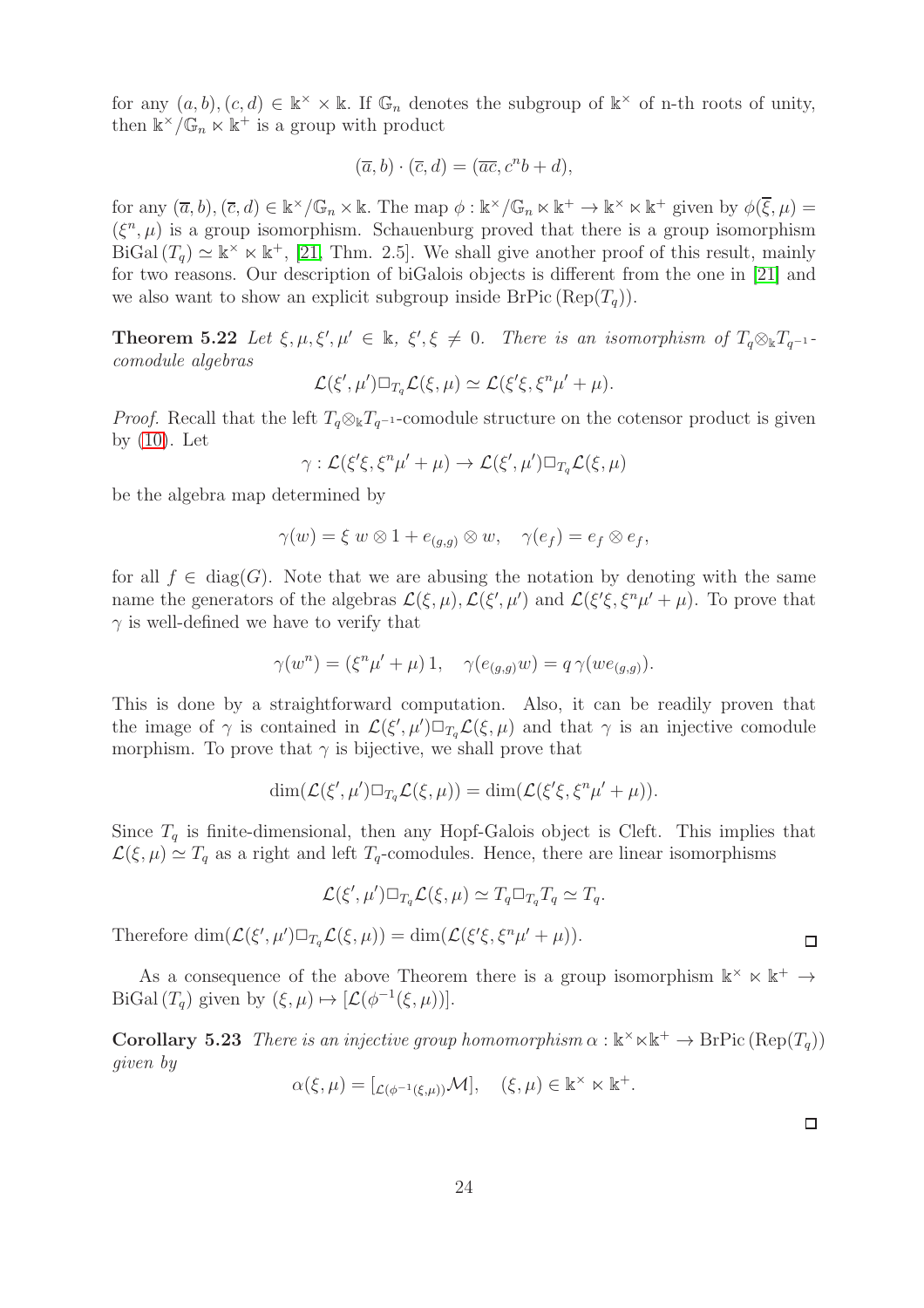#### Acknowledgments

The work of B.F. was supported by a postdoctoral fellowship of PEDECIBA, Uruguay. The work of M.M. was supported by Secyt (UNC), Mincyt (Córdoba) and CONICET. The authors want to thank C. Galindo and R. Heluani for helpful discussions. We also thank the referee for his many constructive comments.

# <span id="page-24-4"></span>References

- <span id="page-24-8"></span>[1] N. Andruskiewitsch and M. Mombelli. On module categories over finitedimensional Hopf algebras. J. Algebra 314 (2007), 383–418.
- <span id="page-24-5"></span>[2] N. ANDRUSKIEWITSCH and H.-J. SCHNEIDER, *Lifting of quantum linear spaces* and pointed Hopf algebras of order  $p^3$ , J. Algebra 209 (1998), 658–691.
- <span id="page-24-9"></span>[3] J. B $\acute{E}NABOU$ , *Introduction to bicategories*, Lecture notes in mathematics 47 (1967).
- <span id="page-24-7"></span>[4] K. BROWN, *Cohomology of groups*, New York: Springer-Verlag, 1982. Print.
- [5] T. BARMEIER, J. FUCHS, I. RUNKEL, and C. SCHWEIGERT. On the Rosenberg-Zelinsky sequence in abelian monoidal categories. J. Reine Angew. Math. **642** (2010), 1–36.
- <span id="page-24-6"></span>[6] F. Borceux, Handbook of Categorical Algebra, Basic Category Theory (Encyclopedia of Mathematics and its Applications), Volume 1, Cambridge University Press 1994.
- <span id="page-24-1"></span>[7] S. Caenepeel, S. Crivei, A. Marcus and M. Takeuchi. Morita equivalences induced by bimodules over Hopf-Galois extensions. J. Algebra 314 (2007), 267–30
- [8] P. DELIGNE Catègories tannakiennes. The Grothendieck Festschrift, Vol. II, Progr. Math., **87**, Birkhäuser, Boston, MA, 1990, 111–195.
- [9] Y. Doi. Unifying Hopf modules. J. Algebra 153 (1992), 373–385.
- [10] A. DAVYDOV, L. KONG and I. RUNKEL. *Invertible defects and isomorphisms of* rational CFTs. ZMP-HH/10-13 Hamburger Beiträge zur Mathematik (2010).
- <span id="page-24-0"></span>[11] P. ETINGOF, D. NIKSHYCH and V. OSTRIK. Fusion categories and homotopy theory. Quantum Topol. 1, No. 3, (2010) 209–273.
- <span id="page-24-2"></span>[12] P. ETINGOF and V. OSTRIK. Finite tensor categories. Mosc. Math. J. 4 No. 3 (2004), 627–654.
- [13] J. FUCHS, C. SCHWEIGERT and A. VALENTINO. Bicategories for boundary conditions and for surface defects in 3-d TFT, Comm. Math. Physics 321, Issue 2, (2013) 543–575.
- <span id="page-24-3"></span>[14] C. GALINDO. Crossed product tensor categories. J. Algebra  $337$  (2011) 233–252.